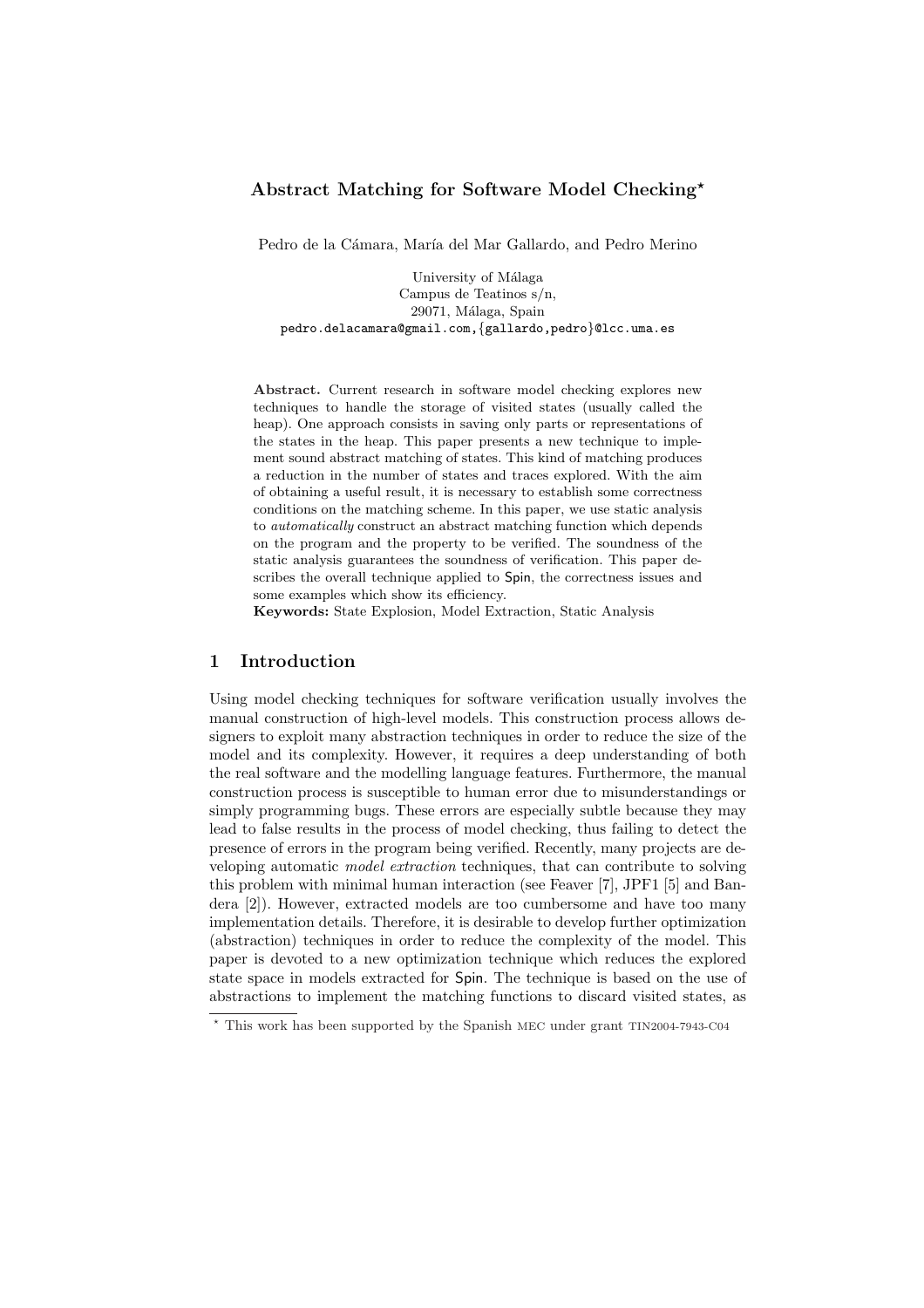introduced in [6] and [9]. The main novelty of our abstract matching method is the ability to preserve soundness in the verification results, due to how the abstract matching function is constructed.

The method proposed in [6] consists in hiding specific C variables in such a way that they are never used to compare global states and decide whether they have been visited or not. However all the variables are always visible when making backtracking or producing new states. The mechanism used to implement this abstraction scheme in [6] is based on a new Promela extension that allows verifier to hide variables when performing the matching of states.

Our approach is an extension of the implementation mechanism in [6], that adds soundness to the verification results for a given class of abstraction functions. In particular, we employ a property-oriented static analysis to locate the set of variables that should be hidden or matched after every execution step. The analysis is a variant of dependency analysis, called influence analysis, that produces a set of visible variables for every sentence in the model. These variables should be visible after executing the sentence (after producing a new global state), in such a way that their values are considered to match the global state.

In our method, the correctness conditions and the algorithm used to carry out the static analysis can be changed depending on the properties to be preserved during verification. In the paper we describe methods for three kinds of properties: a) code reachability, b) safety properties (state properties in Spin) and c) liveness properties (sequence properties in Spin). For all these cases, static analysis is done prior to verification, during the model extraction, producing a Promela model with property-oriented abstract matching. The new model is verified as usual with Spin.

The new approach can be directly implemented for other tools that perform model extraction for Spin (like FeaVer or Bandera), however we are integrating the static analysis in our tool SOCKETMC  $[3]$ . This tool is a model extractor focused on verifying concurrent software with well defined-APIs. The experimental results with the new optimization are very promising.

Regarding another closely related work, the implementation of abstract matching in [9] is based on applying predicate abstraction to the global states to be compared, in such a way that explicit hiding is not used. Predicate abstraction works matching over-approximations of the states, so the method can produce unsoundness when verifying properties. For that reason, a refinement method, assisted with a theorem prover, is used in order to improve the quality of the analysis.

As far as we know, our work contains valuable contributions compared with [6] and [9]. For example,

- 1. The method for obtaining the abstraction function based on static analysis can be done automatically
- 2. Static analysis provides a sound function for each given property.
- 3. The soundness conditions also allow the verification of liveness properties.

The paper is organized as follows. The preliminary material in Section 2 summarizes the extraction approach in our tool SOCKETMC, which is used as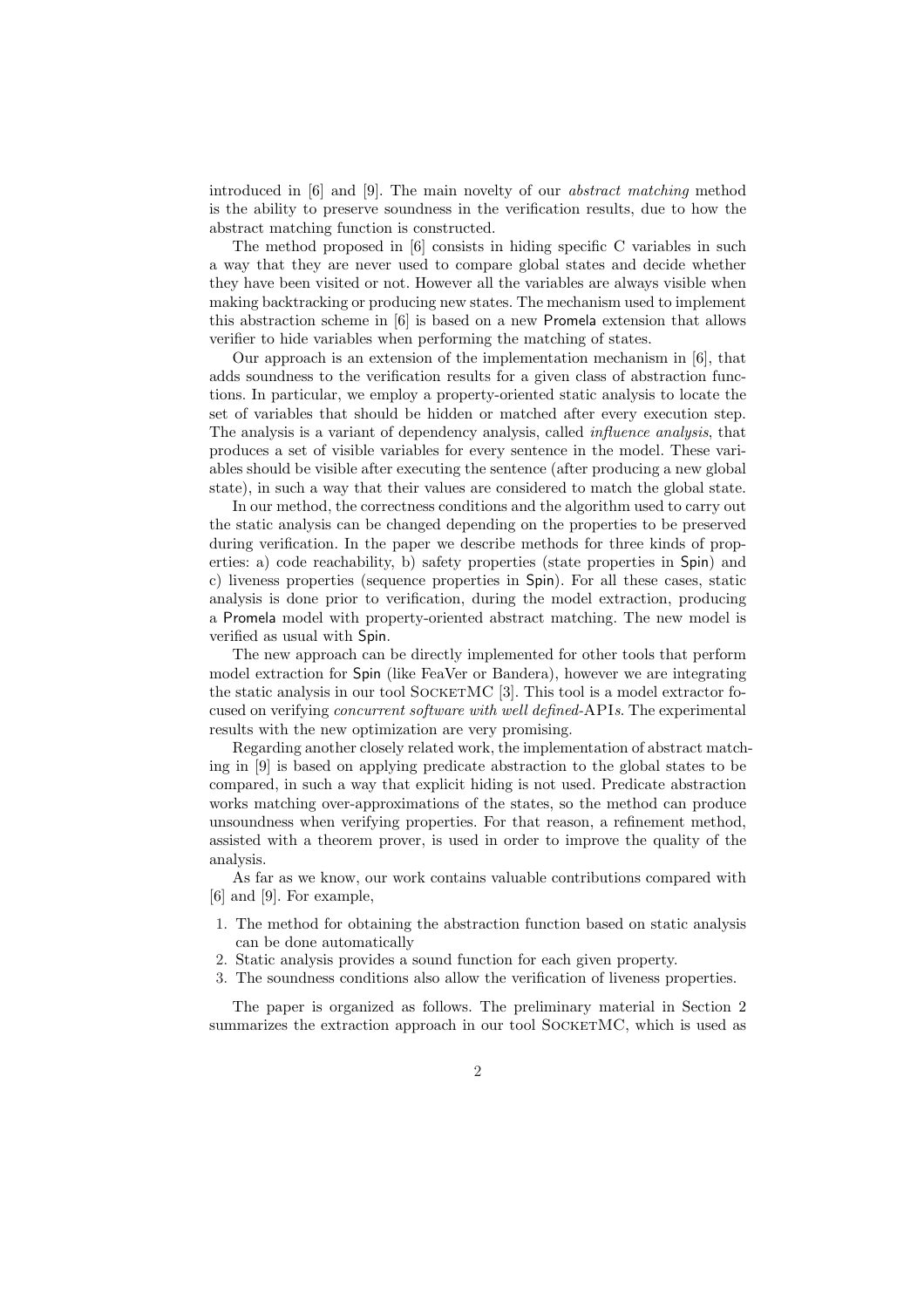our first target tool to include the new optimization. Section 3 gives an overview of the method and its application to a real example. The soundness of the method is presented in the next two sections. Section 4 explains the static analysis called influence analysis, and Section 5 contains a discussion on the correctness of this approach. Conclusions are given in Section 6. Finally, Appendix A contains the proofs of the results in the paper.

## 2 Model extraction and SocketMC



Fig. 1. Extracting models with SocketMC

The aim of tool SOCKETMC is to verify concurrent C applications that make an extensive use of operating system facilities through system calls. We have constructed a Spin oriented model of the behavior of the operating system API. This model is used to automatically obtain a correct abstraction of the software that makes use of this API. Following [7], we have defined a mapping from the original C code to extended Promela. The tool SOCKETMC automatically transforms each API call into Promela code preserving the semantics of the calls. The new Promela model constructed can be verified with standard Spin. Figure 1 shows the main parts of SOCKETMC, the parser and the model generator. The figure also shows the relevant role of the formal semantics given to the operating system API. The semantics is used as a reference to construct a sound Promela version of each API call.

Our basic mapping scheme works as shown in Figure 2. Given a set of C processes (main() functions), the mapping from the original code to Promela is done replacing every process (every main() function) with a proctype() definition. Then, the body of every proctype() is filled using the Promela extensions for C code (c\_decl, c\_state, c\_expr and c\_code). This is done breaking the original C code in the points where a call to API appears. The final Promela code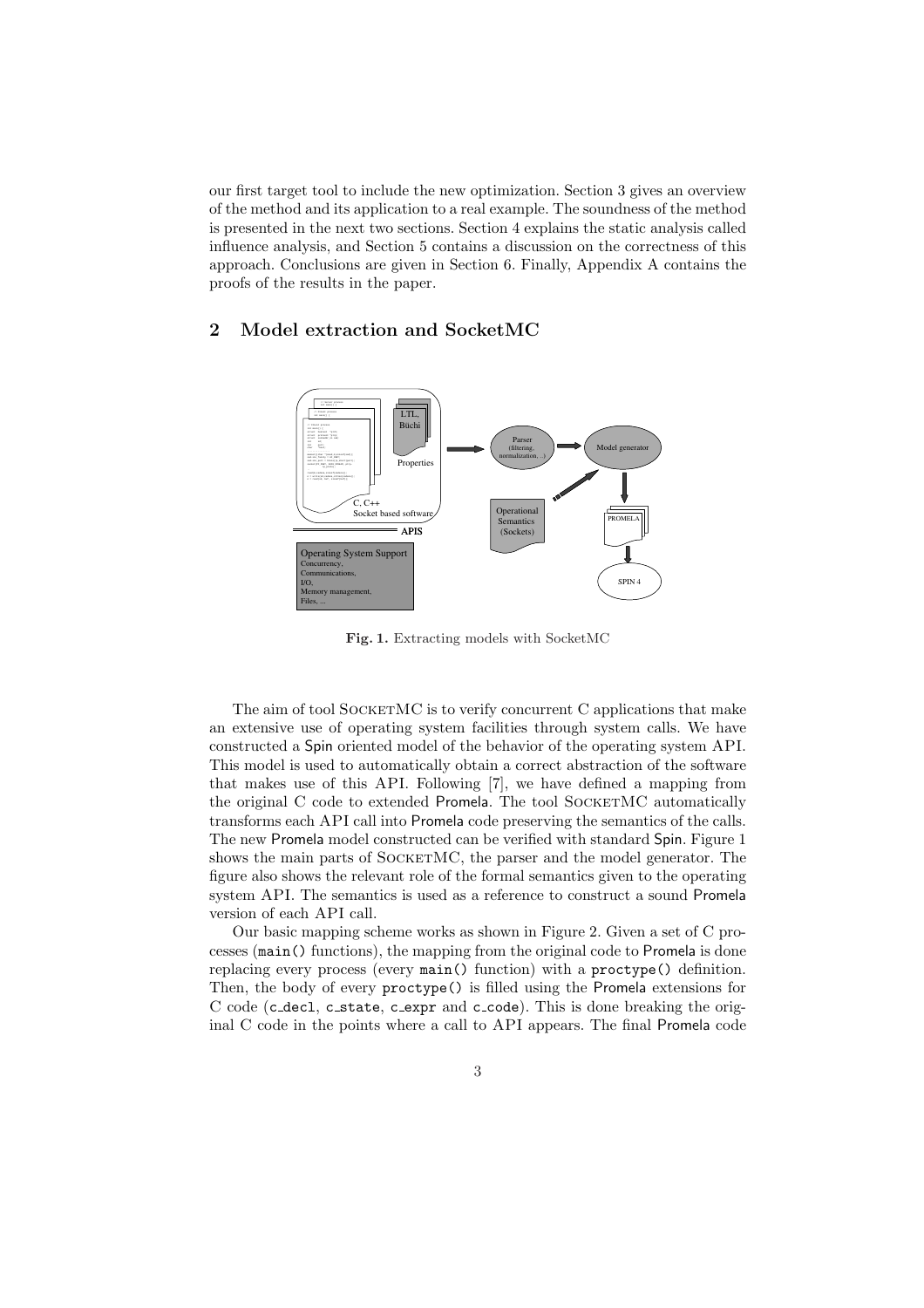preserves the sequential execution of every C block code between two system calls. Thus, when verifying the model, Spin interleaves blocks and system calls as atomic sentences. The way of implementing the extraction, together with the semantic-driven API implementation, ensures the correctness of our verification model.

By default, the Promela models produced by the first version of the tool contain all the C variables in the original code. The approach presented in the following sections is oriented to automatically reduce the set of variables that should actually be managed to produce the state space. The proposals are implemented as new versions of the two components of SOCKETMC (the parser and the model generator in Figure 1), and the result is a new mapping scheme to extract the final Promela models. It is worth noting, however, that our method to construct abstract matching functions can be applied to other model extraction approaches and even to other model checking tools.



Fig. 2. Mapping scheme in SocketMC

## 3 Sound Abstract Matching

The technique to include abstract matching in Spin and the problem of how to ensure validity of abstract matching functions was originally presented by Holzmann and Joshi in [6]. The first issue, the implementation approach, is presented in the context of the nested depth-first search algorithm with abstraction described in [1]. The idea is to avoid starting a new search from a given state if an essentially equal state has been visited before. In summary, including abstraction when storing visited states works as follows. Given a global state s,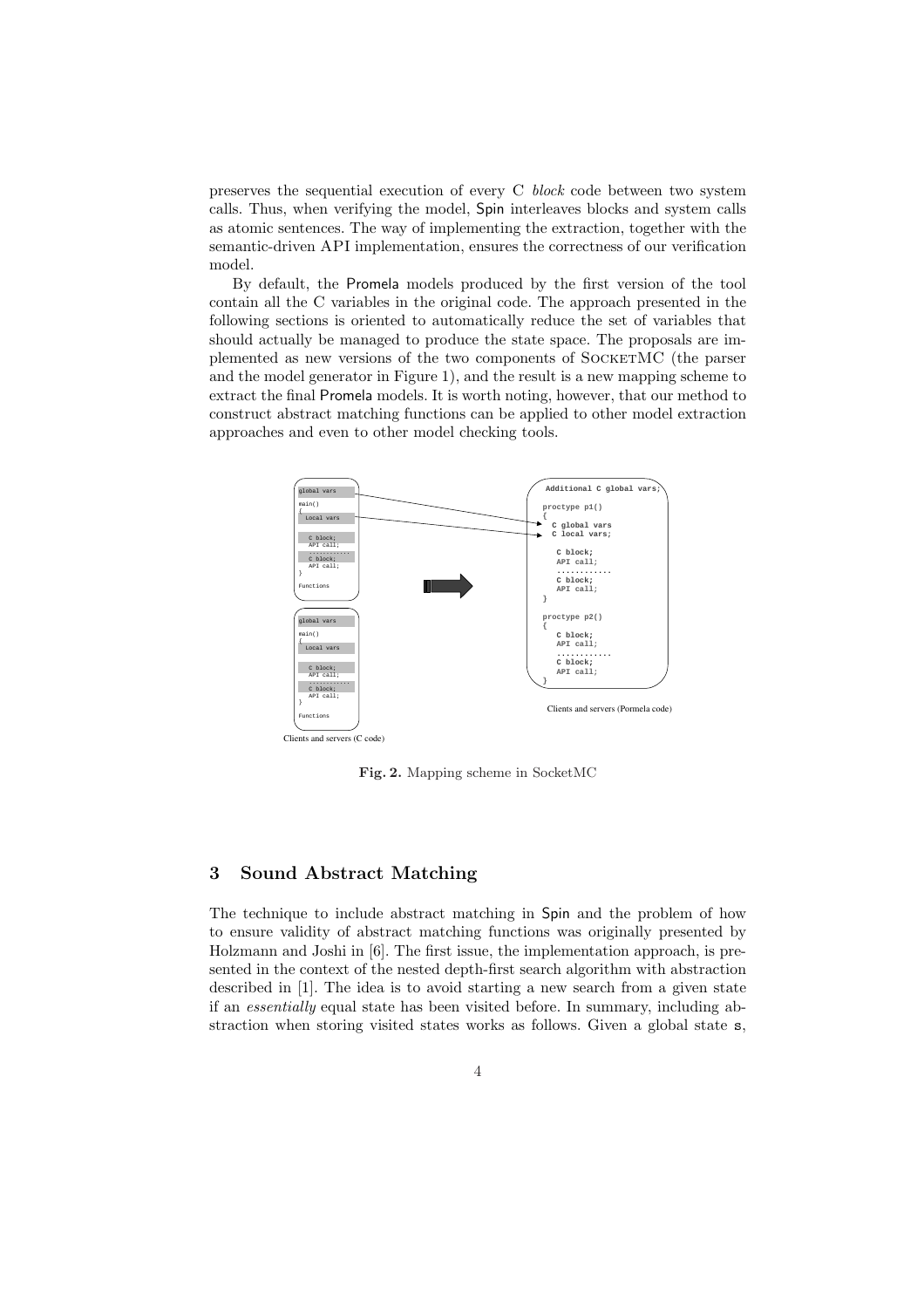abstraction consists in replacing the usual operation "add s to States", that stores it as a visited state, by the new operation "add  $f(s)$  to States", where  $f()$  represents the abstraction function. Function  $f()$  generates the abstraction of s to be matched and stored (note that in [1] and [6], operation add has a second argument that does not affect the abstraction process). It is worth noting that function  $f()$  is only used to cut the search tree, but the exploration is actually realized with the concrete state s, without losing information. Observe that when we use abstraction during the model checking process as explained above, we explore a subset of the original state space. Thus, in this case, abstraction produces an under-approximation of the original model, in contrast to the usual applications of abstraction which produce over-approximation. In order to assure that the explored tree via abstract matching is equivalent to the original one, function f() has to satisfy some correctness conditions.

As proposed in  $[6]$ , a particular version of function  $f()$  is implemented as a C function which is invoked within a c<sub>rode</sub> construct. The implementation also benefits from the c track primitive to hide the values of C variables from the state-vector. Thus, the abstraction function computes abstract representations of the hidden data and copies the result onto the state-vector.

In  $[6]$ , the authors do not address any particular method to generate  $f(.)$ , however they present necessary conditions to define sound abstract functions that preserve CTL properties. This is the starting point for our work. We provide implementable methods to produce abstraction functions, which are sound and oriented to the property to be checked.

Our abstraction approach In our implementation scheme, abstraction functions are implemented in such a way that they can (automatically) identify the variables to be hidden from the state-vector in every global state, after the execution of every verification step. A simple case shows how it works. Let us consider the following code which can be obtained by a model extractor like the first version of SOCKETMC:

```
proctype p()
{
c_track "&x" "sizeof(int)" "Matched"
c_track "&y" "sizeof(int)" "Matched"
....
L0: initialize();
L1: c\_code{x = 1};
L2: c\_{code{code{y = x}};
...
}
```
Note that in this code variables x and y are visible in the state-vector. Suppose that we extract the model assuming, by default, that C variables do not influence the verification of properties. Following this assumption, both variables x and y are declared as hidden (UnMatched). Consider now that we are interested in checking a particular property that needs the precise value of x after executing the code at L1. Then, in this case, the model extracted must keep variable x visible after executing the instruction at L1, as the following code shows: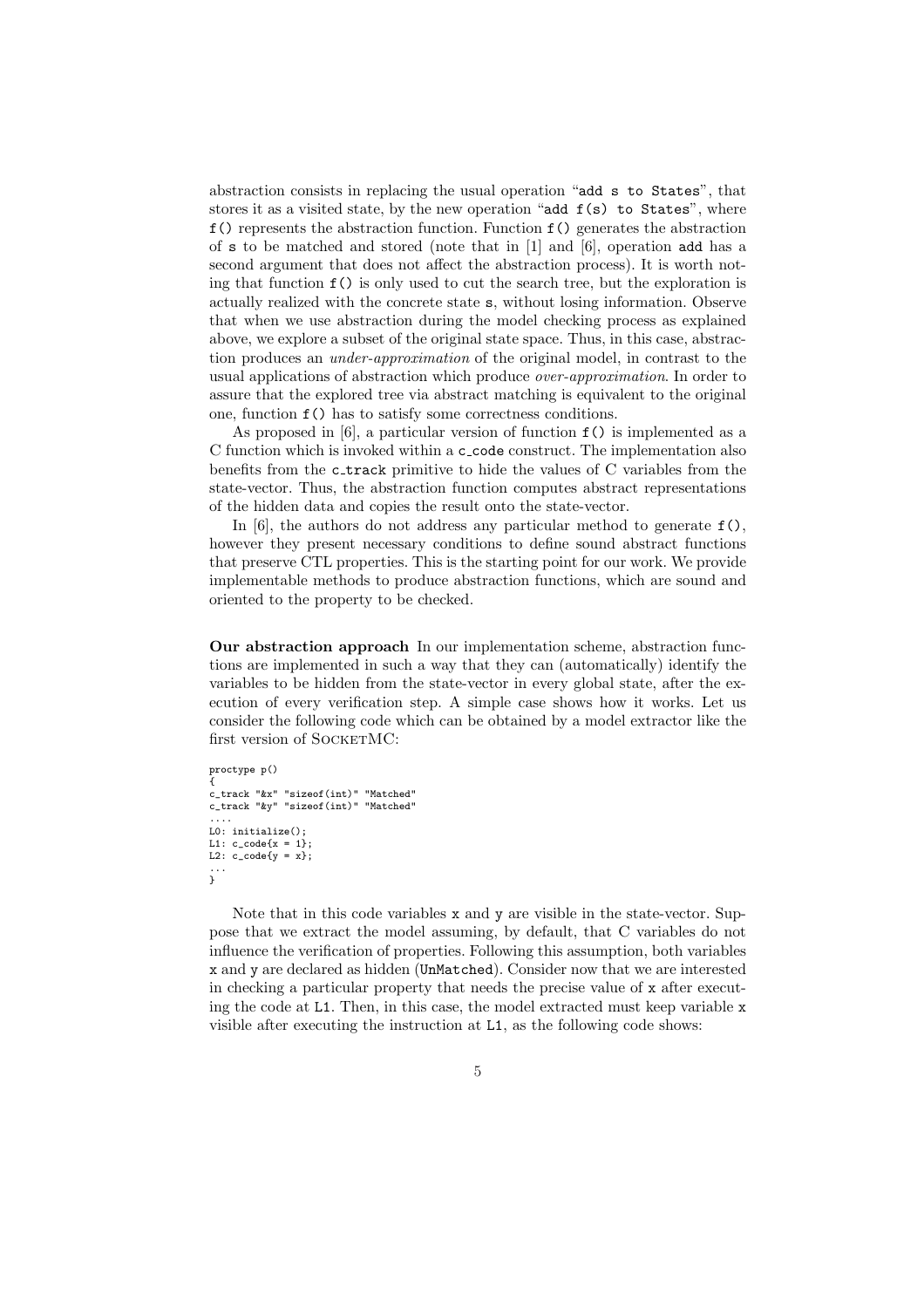```
proctype p()
{
c_track "&x" "sizeof(int)" "UnMatched"
c_track "&y" "sizeof(int)" "UnMatched"
c_track "&x_" "sizeof(int)" "Matched"
c_track "&y_" "sizeof(int)" "Matched"
....
L0: atomic{initialize(); f(L0)};
L1: c_code{x = 1; f(L1)};
L2: c_code{y = x; f(L2)};
...
}
void f(int label)
{
    switch(label)
    {
       ......
      case L0:
               now.x_ = Hide()now.y_ = Hide()case L1:
               now.x_ = Show(x)case L2:
                now.x_ = Hide()
now.y_ = Hide(y)
      ....
   }
}
```
This second version calls f() at any point where the global state should be stored. This function uses its argument to check the current execution point in the model.  $\frac{1}{1}$  The function updates the variables to be hidden or updated before matching them with the current set of visited states, depending on the current label. For instance, variable x can be hidden until it is updated in L1. However, it is made visible at L1 because it will be used to update y, and it is again hidden after updating y. The extra variables  $x_$  and  $y_$  are used to store the values of the real (hidden) variables or a representation of their values. We propose to construct f() using the information provided by a static analysis of the model. This construction approach for  $f()$  can be extended to models with multiple processes.

Example We illustrate the use of this technique with a simple case study. In this example, we use a model of a simple server and check the property P1 which states that "If the process receives a message END, then it eventually leaves the *main loop*". In Figure 3 (left), it is possible to see the main loop of the server, including those variables which are visible at each control point in order to verify P1 with abstract matching.

In the example, READ and CREATERESPONSE are actually non-deterministic selections returning a message from a limited set. PREPROCESS and POSTPROCESS are loops simulating heavy work between the reception of the message and the response. Variable ReadBuf is a receiving buffer that may take multiple non-

<sup>&</sup>lt;sup>1</sup> Note that it would not be necessary to pass the label as an argument of  $f()$ , if Promela would allow to access the current label of process p with some code such as label = now.Pp-> label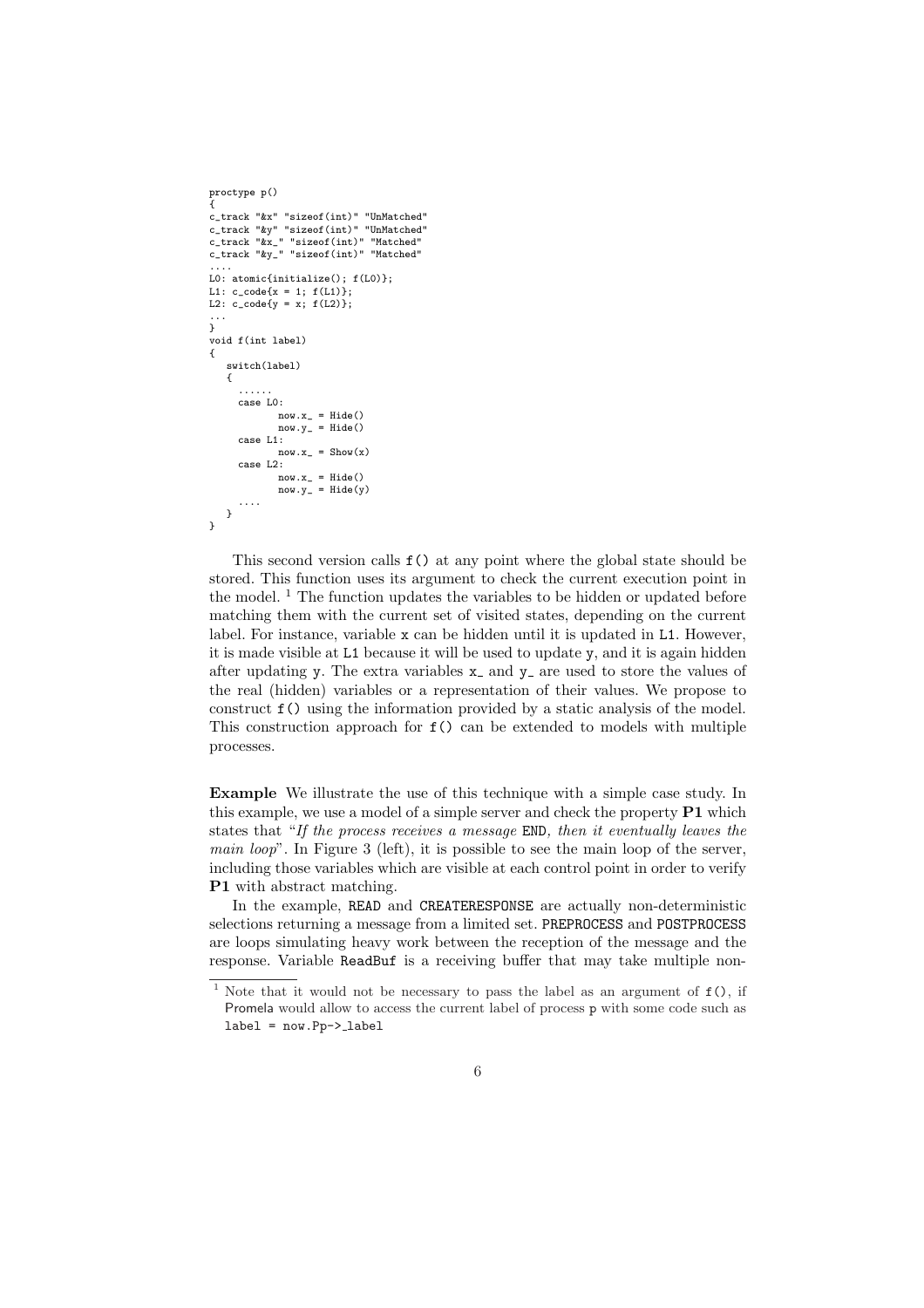```
do ::c_expr{enter_loop}->
    atomic {
        READ(cRead,sock2,ReadBuf,
                  sizeof(ReadBuf));
        c_{code} \{ f(21); \};Message_Rx:
// ReadBuf and cRead are visible
    atomic {
        PREPROCESS(cRead,ReadBuf);
        c_code { f(22);}; };
// ReadBuf and cRead are visible
    atomic {
        CREATERESPONSE(cResp,ReadBuf,
                      WriteBuf,cRead);
        c_code { f(23);}; };
// WriteBuf and cResp are visible
    atomic {
        POSTPROCESS(cResp, WriteBuf);
        c_{code} { f(24); }; };
// WriteBuf and cResp are visible
    atomic {
        WRITE(cResp,sock2,WriteBuf,cResp);
        c_code { f(25);};
    };
// cResp is visible
    c_code{ enter_loop=(cResp)>0;
        f(26):};
// enter_loop is visible
:: else ->
    c\_{code} { f(27);}; break;
od;
                                                  do ::c_expr{enter_loop}->
                                                      atomic {
                                                          READ(cRead,sock2,ReadBuf,
                                                                   sizeof(ReadBuf));
                                                           c_{code} \{ f(21); \};Message_Rx:
                                                  // ReadBuf and cRead are visible
                                                      atomic {
                                                          PREPROCESS(cRead,ReadBuf);
                                                           c_code { f(22);}; };
                                                  // ReadBuf and cRead are visible
                                                      atomic {
                                                          CREATERESPONSE(cResp,ReadBuf,
                                                                         WriteBuf,cRead);
                                                           c_code { f(23);}; };
                                                  // ReadBuf, WriteBuf and cResp are visible
                                                      atomic {
                                                           POSTPROCESS(cResp, WriteBuf);
c_code { f(24);}; };
                                                  // ReadBuf, WriteBuf and cResp are visible
                                                      atomic {
                                                          WRITE(cResp,sock2,WriteBuf,cResp);
                                                           c_code { f(25);};
                                                      };
                                                  // ReadBuf and cResp are visible
                                                      c_code{ enter_loop=(cResp)>0;
                                                          f(26):};
                                                  // ReadBuf and enter_loop are visible
                                                  :: else ->
                                                      c_code \{ f(27); \}; break;
                                                  od;
```
Fig. 3. ReadBuf partially hidden (left) and ReadBuf fully visible (right)

deterministic values. Suppose that the static analysis to verify P1 determines that ReadBuf is not significant from CREATERESPONSE on. Thus, if ReadBuf is hidden after executing CREATERESPONSE, we avoid multiple re-exploration of the executing paths starting at this point. It is clear that the amount of saved memory (and time) depends on the range of values ReadBuf may take. The static analysis decides to hide ReadBuf because property P1 only checks ReadBuf at label Message Rx.

Suppose that we modify the property in such a way that we need to check ReadBuf at every control point. For example, assume a new property P2 stating that "ReadBuf never contains a RETRY message". In order to verify  $P2$ , we cannot hide variable ReadBuf after CREATERESPONSE. Figure 3 (right) shows the result of the new model extracted. Note that the set of visible variables associated to the sentences has changed.

Figure 4 shows an estimation of the performance of our proposal for the previous example. We have assumed that variables ReadBuf and WriteBuf may take 20 different values, and that loops PREPROCESS and POSTPROCESS iterate 100 times. The table shows the state space explored in three cases: (1) without abstract matching  $(2)$  with abstract matching oriented to property **P1**, and  $(3)$ with abstract matching oriented to property **P2**.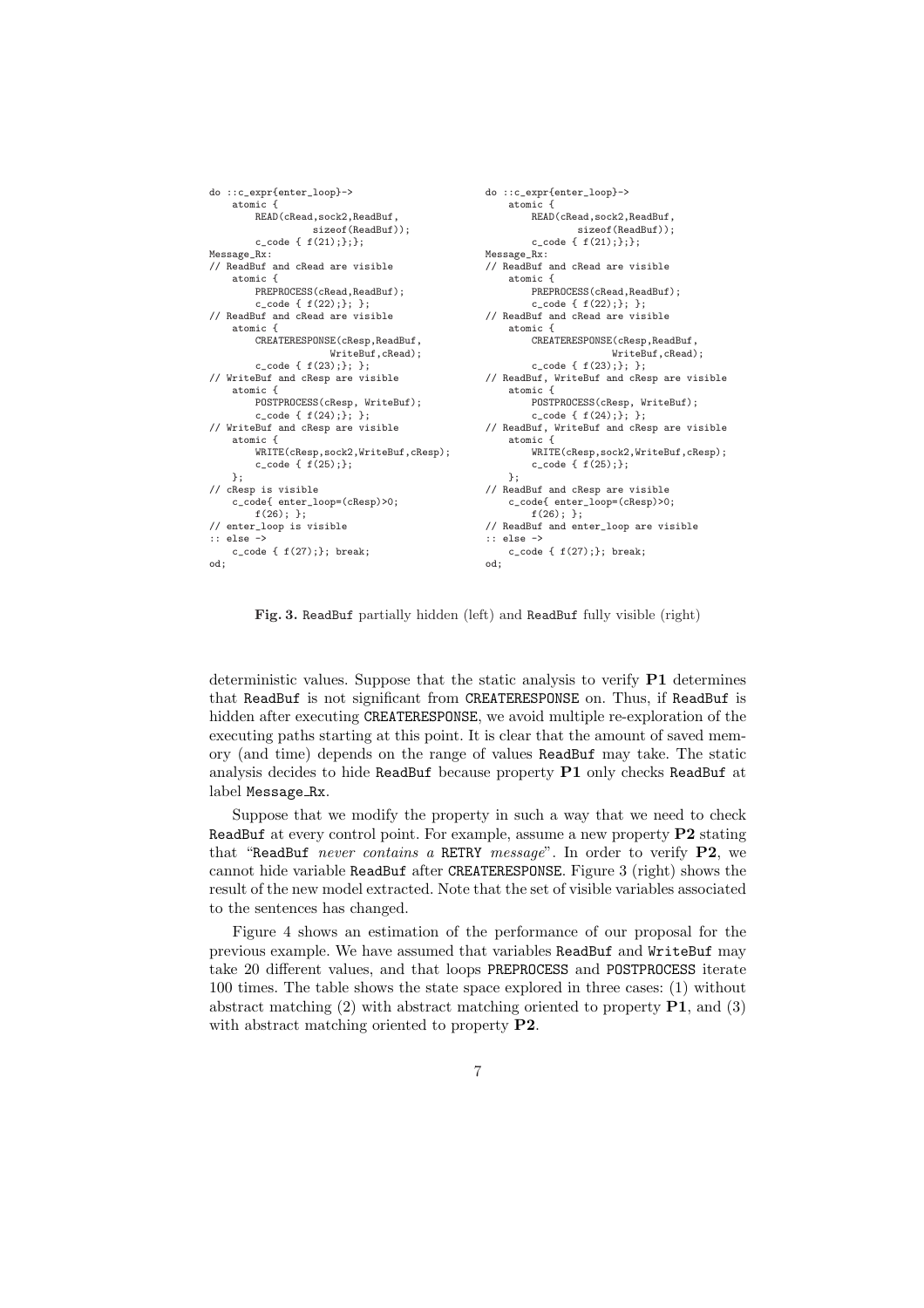|               | No Abstract | Abstract Matching.       | <b>Abstract Matching</b> |
|---------------|-------------|--------------------------|--------------------------|
|               | Matching    | (ReadBuf partial hiding) | (ReadBuf fully visible)  |
| State-vector  | 152 bytes   | 28 bytes                 | 28 bytes                 |
| <b>Errors</b> | 26753       | 23                       | 862                      |
| States stored | 787705      | 117                      | 1761                     |
| Total memory  | 90.929 MB   | 2.724MB                  | 5.389 MB                 |
| Elapsed time  | 14:26.44    | 0:00.72                  | 0:03.33                  |

Fig. 4. Test Results

Figure 5 explains the different reduction results obtained for the three cases described above. When we do not use abstract matching, we have 20x20 different traces to explore at the end of the loop (left column). If we hide WriteBuf after WRITE, the number of traces is divided by 20 (right column). Additionally, when ReadBuf is partially hidden, we have only one representative for all the traces (center column). This phenomenon also happens with other variables and it is the main reason for state reduction.



Fig. 5. Reachability trees for the case study

Optimizations The actual representation of the visible variables is a bit more complex than shown before. Instead of using duplicate variables (like  $x_$  and  $y_$ , in the previous example), we employ a vector as described below.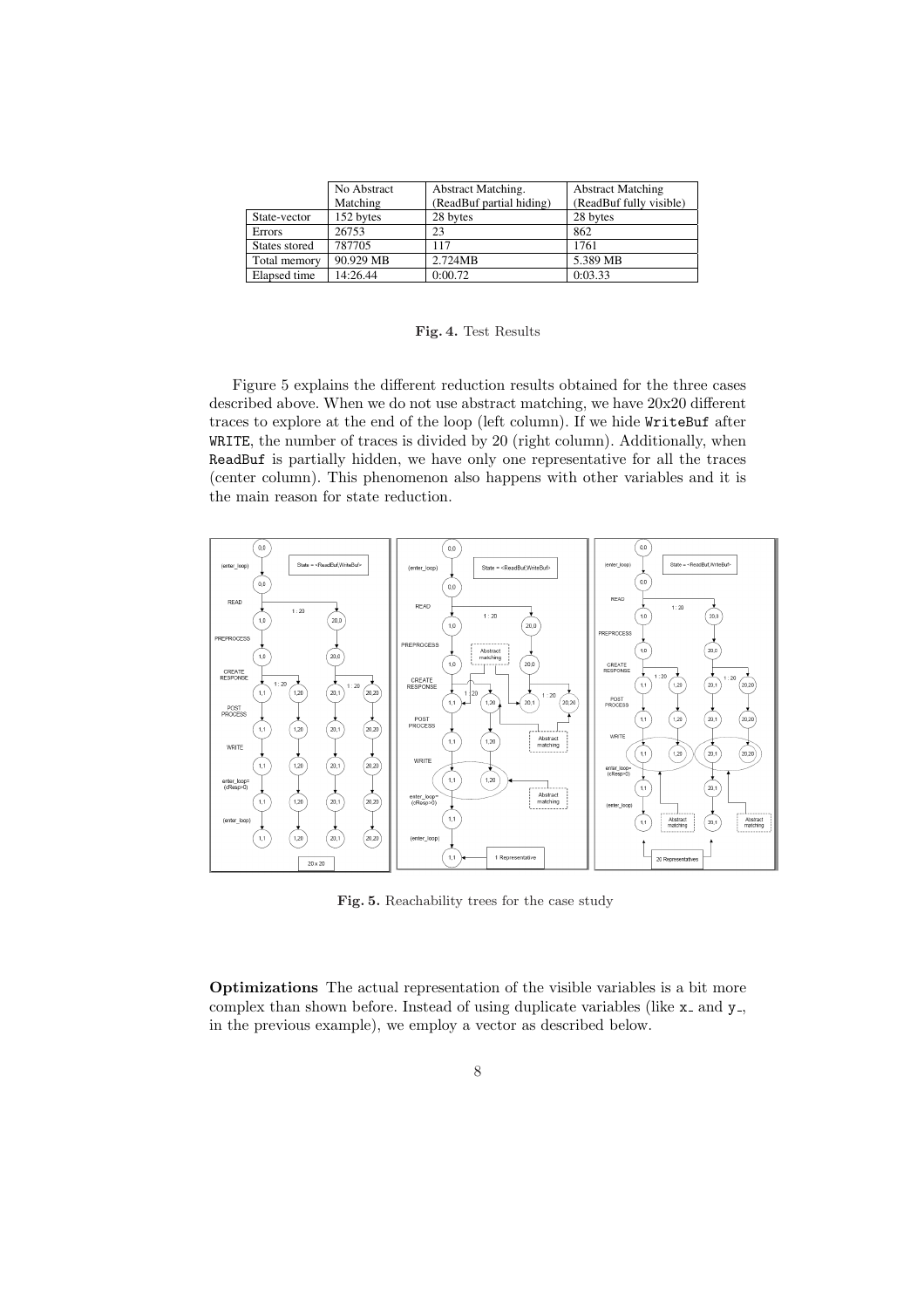```
void f(int label) {
  switch (label){
       ...
       case 21: now.idVector[0]=Hide();
                   now.idVector[1]=ShowVariable(1, sizeof(cRead), &cRead);
                   now.idVector[2]=Hide();
                   ...}
                   break;
       ... }
```
Global variable idVector is in fact the abstract representation of the visible variables which are implemented as a vector of identifiers. Auxiliary function ShowVariable() computes the identifier associated to the current value of a given variable, while the Hide() function returns always a null identifier.

A lookup table allows us to map identifies to values. This table is dynamically updated in such a way that it always keeps an entry for every reached value. In addition, the table is never included in the usual data structures of the model checker (stack and heap). It can be seen as a global data structure for all execution paths. The results shown in Figure 4 were obtained with this technique.

Experimental results show that our approach to automatically construct abstract functions is very promising, however we still have to discuss about how to ensure soundness. The following sections are devoted to this key issue.

#### 4 Static Analysis

In this section, we describe the static analysis from which we construct sound abstract matching functions. In particular, we develop the so-called influence analysis (IA) to annotate each program point with a set of significant variables needed to correctly analyze a given property. This static analysis is a refinement of the live variables analysis given in [8] (adapted to the case of Promela) where the properties of interest to be verified are taken into account. Note that in the analysis we do not distinguish between C variables and pure Promela variables, although currently we have only implemented abstract matching for C variables. In order to simplify the presentation, we only use the traditional Promela syntax for the variables.

The *influence analysis* is used to decide which variables should be visible at each program point during the model checking process. It determines for each program control point the variables which influence a given set of variables V of interest. The analysis then records the variables which are alive wrt a particular property. Thus, if a variable does not affect any variable in  $V$  at a given program point, we may hide it since its current value is not relevant for the verification.

Clearly, the most precise analysis is the one attaching the smallest set of variables to each program point. In the following sections, we show different versions of IA. Each extension gives us a different precision degree for the analysis and the abstract matching function induced preserves a different set of program properties. The first analysis  $|A_1|$  is the most precise one, it produces the *best* abstract matching function, the one inducing the best state space reduction.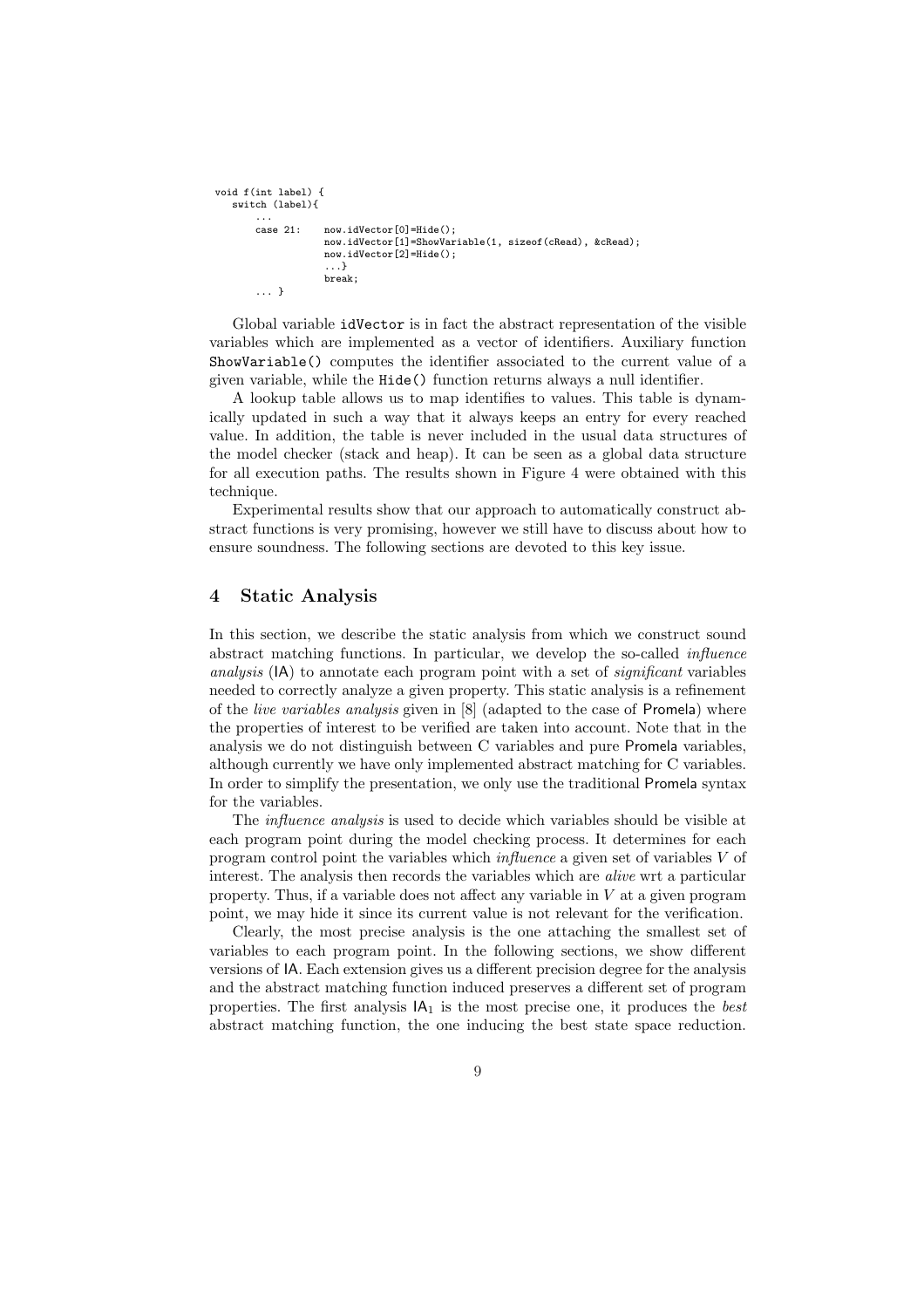```
active proctype p1(int n) {
     int x = n;<br>int y = 1;<br>L1:if
            :: x > 0 -> L2: x = x - 1;<br>
L3: y = 2 * y; goto L1<br>
:: else -> L4: printf(y); goto End:
            fi;
   End:
}
                                                                                                                                    active proctype p2() {<br>int x1, x2, x3, x4;L1:if<br>
:: true -> L2: x2 = 0;<br>
:: true -> L3: x2 = 1;<br>
fi;<br>
L4: x1 = x2;<br>
L5: if
                                                                                                                                               : 11<br>:: x3 < 2 -> L6: x1 = x1 + 1; goto L5;<br>:: else -> L7: skip:
                                                                                                                                                            \sim - \sim - \sim - \sim + \sim -\simL8: if:: true \Rightarrow L9: x4 = 0;<br>:: true \Rightarrow L10: x4 = -1;
                                                                                                                                                    fi;
L11: if
                                                                                                                                                               :: x4 >= 0 -> L12: assert(x1 == 2);<br>:: else -> L3: skip<br>fi
                                                                                                                                              fi;
                                                                                                                                       End:
                                                                                                                                   }
```
Fig. 6. Two Promela processes

However,  $|A_1|$  only preserves the code reachability tree of the original Promela model. In addition, since global variables must be dealt with very carefully,  $|A_1|$ assumes that the model under analysis has only local variables. The second analysis  $A_2$  produces bigger sets of variables, but it preserves safety properties. The third analysis  $IA_3$  studies the case of models with global variables, and, finally,  $IA<sub>4</sub>$  is the least precise analysis, but in contrast, it preserves *liveness* properties.

#### 4.1 Influence Analysis for Promela models

Given a Promela program  $M$ , the goal of  $|A|$  is to associate each program point in M with the least set of variables whose value is needed to analyze M.

Let V be the set of program variables. Informally, given  $x, y \in V$ , we say that variable *y* influences variable x at a given program point, if there exists an execution path in M from this point to an assignment  $x = exp$  and the current value of y is used to calculate  $exp$ , that is, if the current value of y is needed to construct the value of  $x$  in the future. In Section 5, when we prove the correctness of the analysis, we give a formal definition of the influence notion.

In this section, we focus on describing the four above-mentioned IA analyses. We first define the input language and some previous notions.

Let Inst be the set of all valid Promela instructions including the Basic sentences (boolean expressions, assignments, and input/output instructions over channels), If, Do, Atomic, Unless sentences, etc. In the sequel, we do not distinguish between C variables and pure Promela variables. We also consider that blocks of C instructions inside c code are Basic instructions, and that the C boolean expressions are managed as pure Promela boolean expressions. In order to simplify the analysis, we assume that Do instructions are implemented using If and goto statements. In addition, we assume that branches of If instructions always begin with a boolean expression followed by at least one sentence. We use true and skip to complete the instruction when necessary (for example, see the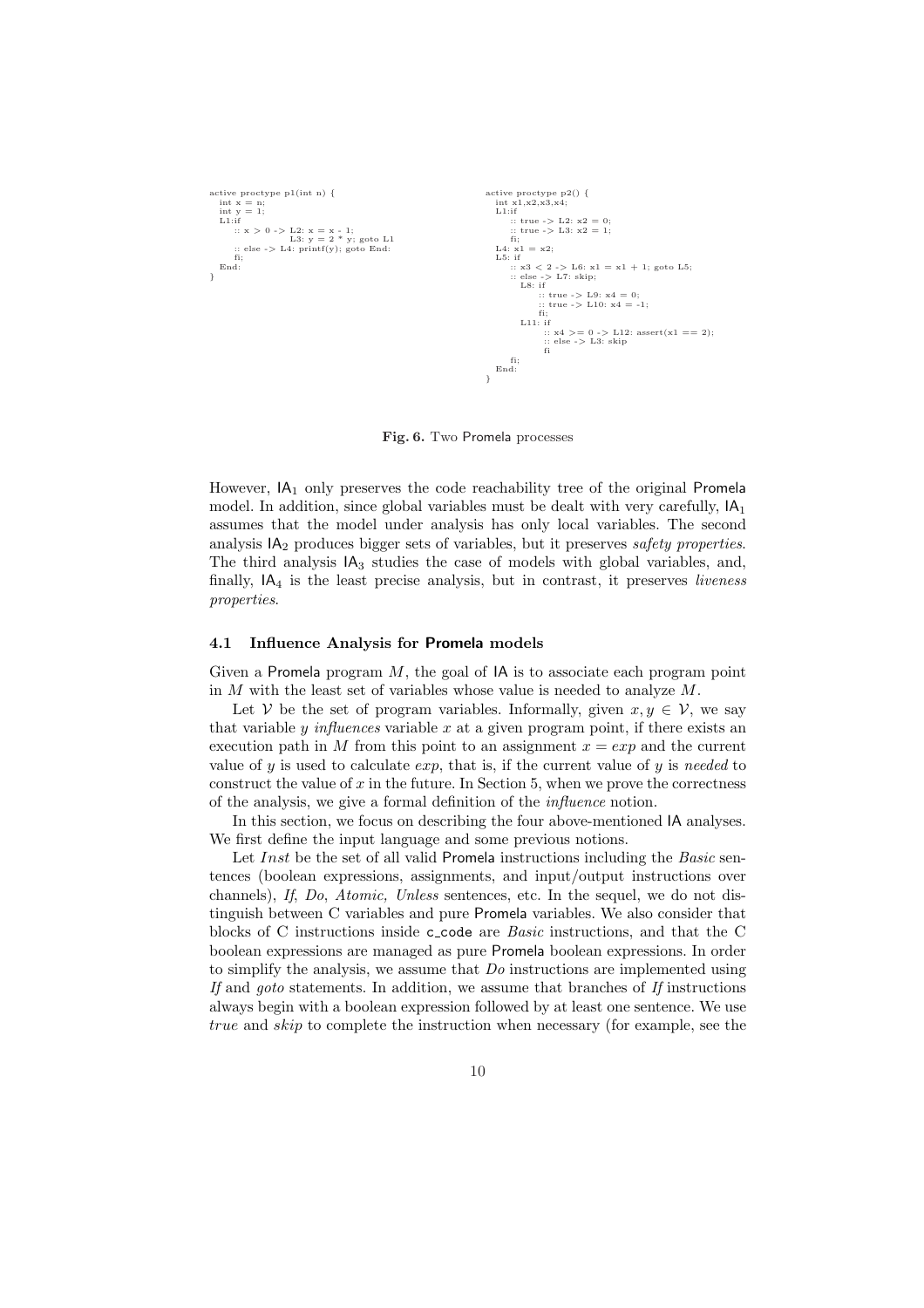

Fig. 7. Result of  $IA<sub>1</sub>$  for process p1

codes of Figure 6). Finally, when an else branch appears, we assume that it has been replaced by the corresponding boolean expression. In the sequel,  $BoolExp$ will denote the set of boolean expressions that can be constructed with the usual arithmetical and boolean operators and with the constant and variables of the model.

As commented above, the first approach  $IA<sub>1</sub>$  is focussed on preserving the code reachability tree of  $M$ , that is, the abstract matching function induced by  $IA<sub>1</sub>$  should preserve each possible execution path in the original model. Since the control flow is determined by boolean expressions and If instructions, in order to simulate all the execution paths, we need to record all possible values of the variables appearing in the guards of the control sentences.

Let us define the set  $Init \subseteq V$  of all program variables appearing in some boolean expression in M. We perform the *influence analysis*  $IA_1$  attaching each program counter of M with the set of program variables influencing some variable in the set Init.

For instance, set  $Init$  is respectively defined as  $\{x\}$  and  $\{x3, x4\}$  for the Promela codes of processes  $p1$  and  $p2$  given in Figure 6. In addition, Figure 7 shows the intended result of  $|A_1|$  for p1. For this process, the static analysis associates the set  $\{x\}$  with the labels L1, L2, and L3. The utility of the analysis is clear. If we are interested in knowing whether a particular label of process  $p1()$  is reachable, we only have to store variable x at labels L1, L2, and L3. In particular, variable y may be completely hidden because its value is not relevant for this analysis.

The rest of this section is devoted to formalizing  $|A_1$ . Let  $M = P_1 || \cdots || P_n$  be the Promela model to be analyzed, where each  $P_i$  denotes a concurrent process declared in  $M$ . We assume that all instructions of the Promela model  $M$  to be analyzed *are labelled*, i.e., each one has the form  $L : ins$  where  $L \in \mathcal{L}$  is a unique label of the instruction ins. Labels may be defined by the user or automatically assigned. End denotes the set of user-defined labels starting with end. The code of each process is finished with a label  $L \in End$ . Note that labels represent program counters of processes. For the sake of simplicity, we assume that labels in each Promela process are different.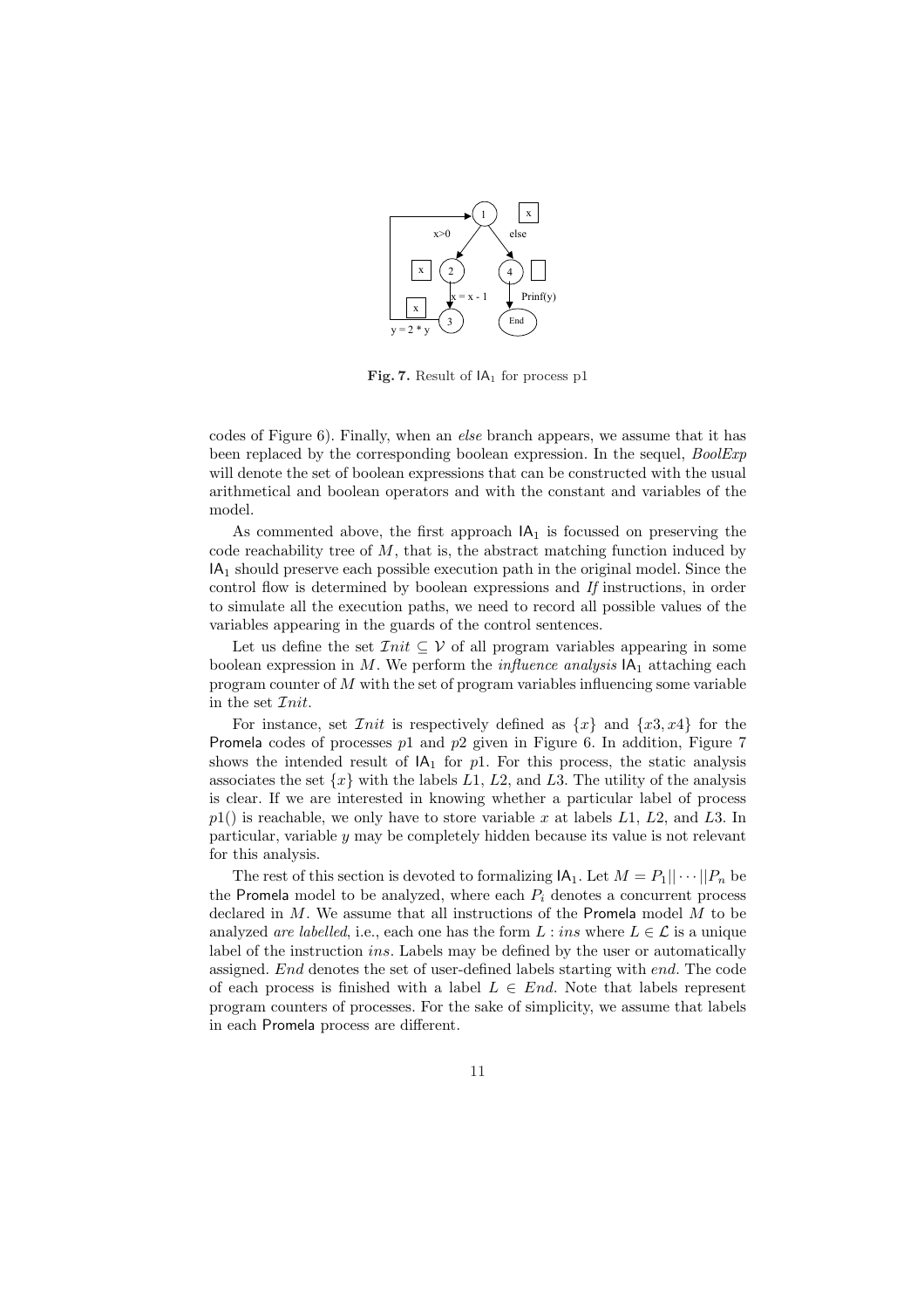Function  $I: \mathcal{L} \to Inst$  returns the *basic*/If instruction following a label. For instance, considering the code of process  $p2$  of Figure 6,  $I(L6) = x1 = x1 + 1$ and  $I(L1) = if :: true->L2:x2=0; :: true->L3:x2=1; f_i;$ .

Let us define function  $next : \mathcal{L} \to \mathcal{L}$  which associates each label l with the label pointing to the *basic/If* instruction following  $I(l)$ . For example, in the process p2 of Figure 6,  $next(L2) = L4$ , and  $next(L6) = L5$ . Function next is well defined because we always apply it to labels pointing to *basic* instructions, although it may return labels pointing to a basic/If sentence.

Given any expression or instruction, we denote with  $var(e) \subseteq V$  the set of program variables appearing in e. In order to simplify the description, we first define how to apply the static analysis to a simple process  $P$ , and then, we extend it to a whole program M composed of several concurrent processes. We also assume that M contains only local variables, and then we again extend the analysis to the case of global variables.

The static analysis  $IA<sub>1</sub>$  is formally constructed as the least fixed point of function  $F1: \varphi(\mathcal{V})^{\mathcal{L}} \to \varphi(\mathcal{V})^{\mathcal{L}}$  which associates each process label with a set of variables.

Given  $\vec{s} = \{s_l | l \in \mathcal{L}\}\in \wp(\mathcal{V})^{\mathcal{L}}$ , the l component of  $\vec{s}$  is denoted as  $\vec{s}(l)$ and it corresponds to a subset of variables attached to label  $l$  at a given moment during the computation of  $IA_1$ . Similarly, we denote the l-component of  $F1(\vec{s})$  as  $F1(\vec{s})$ (l). F1 is a backward analysis, that is, it extracts information following the reverse control flow of the program. Thus, to calculate the significant variables at a given label  $l \in \mathcal{L}$ , we have to collect all variables which are needed by any execution path starting at this point. Recall that a variable is needed at  $l$  if its value is needed for executing the next instruction  $I(l)$  or for executing any instruction following I(l). Considering this, given  $\vec{s} \in \mathcal{G}(\mathcal{V})^{\mathcal{L}}$  we construct  $F1(\vec{s})$ (l) making use of function  $F1^*$ , defined below, as follows:

 $F_1(\overrightarrow{s})(l) = F_1*(I(l), \overrightarrow{s}(next(l)))$  if  $I(l) \in Basic$  and

 $F1(\vec{s})(l) = \cup_{i=1}^{n} F1^{*}(b_{i}, \vec{s}'(l_{i}))$  if  $I(l) = if :: b_{1} \rightarrow l_{1} : \cdots :: b_{n} \rightarrow l_{n} : \cdots ; fi$ where  $F1^*$ :  $Basic \times \wp(V) \rightarrow \wp(V)$  calculates the significant variables before executing a basic instruction as:

cuting a basic instruction as:<br> $F1^*(x = exp, s) = \begin{cases} s & \text{if } x \notin s \\ 0 & \text{otherwise} \end{cases}$  $s - \{x\} \cup var(exp)$  if  $x \in s$  $F1*(bool, s) = s \cup var(bool), bool being a Boolean expression$ 

That is, assignment  $x = exp$  modifies set s only if it has been deduced that x influences some variable in *Tnit*. In that case, the effect of  $x = exp$  consists of introducing in  $s$  all variables appearing in  $exp$ , excluding  $x$  because its value is changed in the assignment. In addition, all variables appearing in a boolean expression influence variables in  $Init$  (in fact, they belong to  $Init$ ).

Consider the initial vector  $\overrightarrow{s_{init}} = \{s_l\}_{l \in \mathcal{L}}$  where  $\forall l \in \mathcal{L}. s_l = \emptyset$ . Then, the static analysis  $IA_1 \in \wp(\mathcal{V})^{\mathcal{L}}$  is given by the least fixed point of the equation  $\vec{s} =$  $F1(\vec{s})$  which can be calculated as the limit of the sequence  $\overrightarrow{s_{init}}, F1(\overrightarrow{s_{init}}), \cdots$ .

**Proposition 1.** The following assertions regarding succession  $\overrightarrow{s_{init}}$ ,  $F1(\overrightarrow{s_{init}})$ ,  $\cdots$ hold:  $(1)$   $\forall i \in \mathbb{N}$ ,  $F1^i(\overrightarrow{s_{init}}) \subseteq F1^{i+1}(\overrightarrow{s_{init}})$ ;  $(2)$   $\exists k \geq 0$ ,  $F1^k(\overrightarrow{s_{init}}) = F1^{k+1}(\overrightarrow{s_{init}})$ .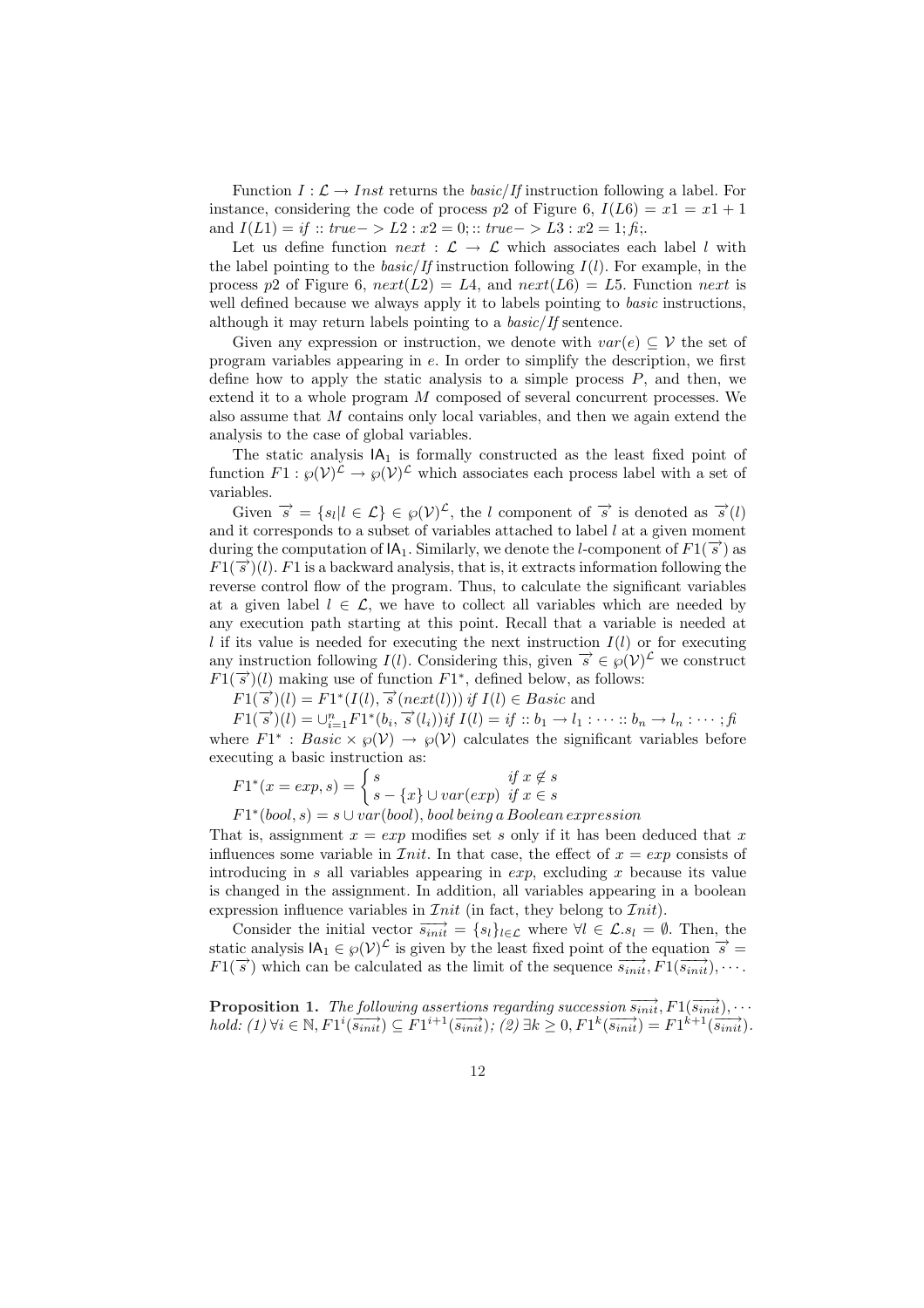Now, consider a Promela program  $M = P_1 || \cdots || P_n$  involving the concurrent execution of several processes. Let  $IA<sub>1</sub><sup>i</sup>$  be the vector produced by the *Influence* Analysis for the process  $P_i$ . If we denote with  $\mathcal{L}_i$  the set of labels appearing in process  $P_i$ , then a program point of M may be represented by a tuple  $(l_1, \dots, l_n)$ with  $l_i \in \mathcal{L}_i$  being the current program counter of process  $P_i$ . Considering this, with  $i_i \in \mathcal{L}_i$  being the current program counter of process  $P_i$ . Considering this,<br>we define function  $|A_1 : \mathcal{L}_1 \times \cdots \times \mathcal{L}_n \to \wp(\mathcal{V})$  as:  $|A_1(l_1, \dots, l_n) = \bigcup_{i=1}^n |A_1^i(l_i)|$ That is, the information regarding analysis  $IA_1$  at program counter  $(l_1, \dots, l_n)$ is the joining of all variables collected by  $|A_1|$  for each process  $P_i$  at label  $l_i$ .

#### 4.2 Extending the Influence Analysis  $IA<sub>1</sub>$

In this section, we propose several refinements of  $IA<sub>1</sub>$  which are able to preserve more interesting temporal properties and to take global variables into account. Observe that the construction of  $IA<sub>1</sub>$  is based on function  $F1^*$ , which propagates the information about the needed variables in a bottom-up manner, and on the initial vector  $\overrightarrow{s_{init}}$  which is used to start the fixed point computation. The variants of  $IA_1$  presented below are constructed by modifying function  $F1^*$  and by considering different initial vectors.

Preserving State Properties The first extension  $A_2$  preserves state properties specified using the assert sentence. For instance, assume that we want to analyze the assertion  $x1 == 2$  of process  $p2$  in the right-hand column of Figure 6. It is easy to see that we need to store not only the variables influencing the boolean expressions in the code in order to completely simulate the reachability tree, but also those that influence the variables in the assert sentence (variable  $x1$  in the example). Figure 8 shows the intended result of  $IA<sub>2</sub>$  for process p2. Observe that variable  $x1$  is attached to some labels of the process, since its value is needed at label  $L12$ . Thus, our purpose is to extend analysis  $IA<sub>1</sub>$  to take into account variables appearing in the assertions to be validated in the code during execution. It is worth noting that at this point, we are still assuming the model only contains local variables. To extend  $IA<sub>1</sub>$ , it is enough to redefine  $F1^*$ 

as function 
$$
F2^*
$$
 defined as:  
\n
$$
F2^*(x = exp, s) = \begin{cases} s & \text{if } x \notin s \\ s - \{x\} \cup var(exp) & \text{if } x \in s \end{cases}
$$
\n
$$
F2^*(bool, s) = s \cup var(bool), bool being a Boolean expression
$$
\n
$$
F2^*(assert(b), s) = s \cup var(b), assert(b) being an assertion expression
$$

Now, we construct  $IA_2$  using  $F2^*$  as  $IA_1$  was defined from function  $F1^*$ , and considering the same initial vector  $\overrightarrow{s_{init}}$ . The resulting analysis is able to preserve the assertions as desired.

Dealing with Global Variables As mentioned above, the previous description is only applicable to models without global variables. It is important to distinguish between global and local variables. Local variables are easier to analyze because their use is localized inside a unique process, and the static analysis follows the control flow of isolated processes. In contrast, the code regarding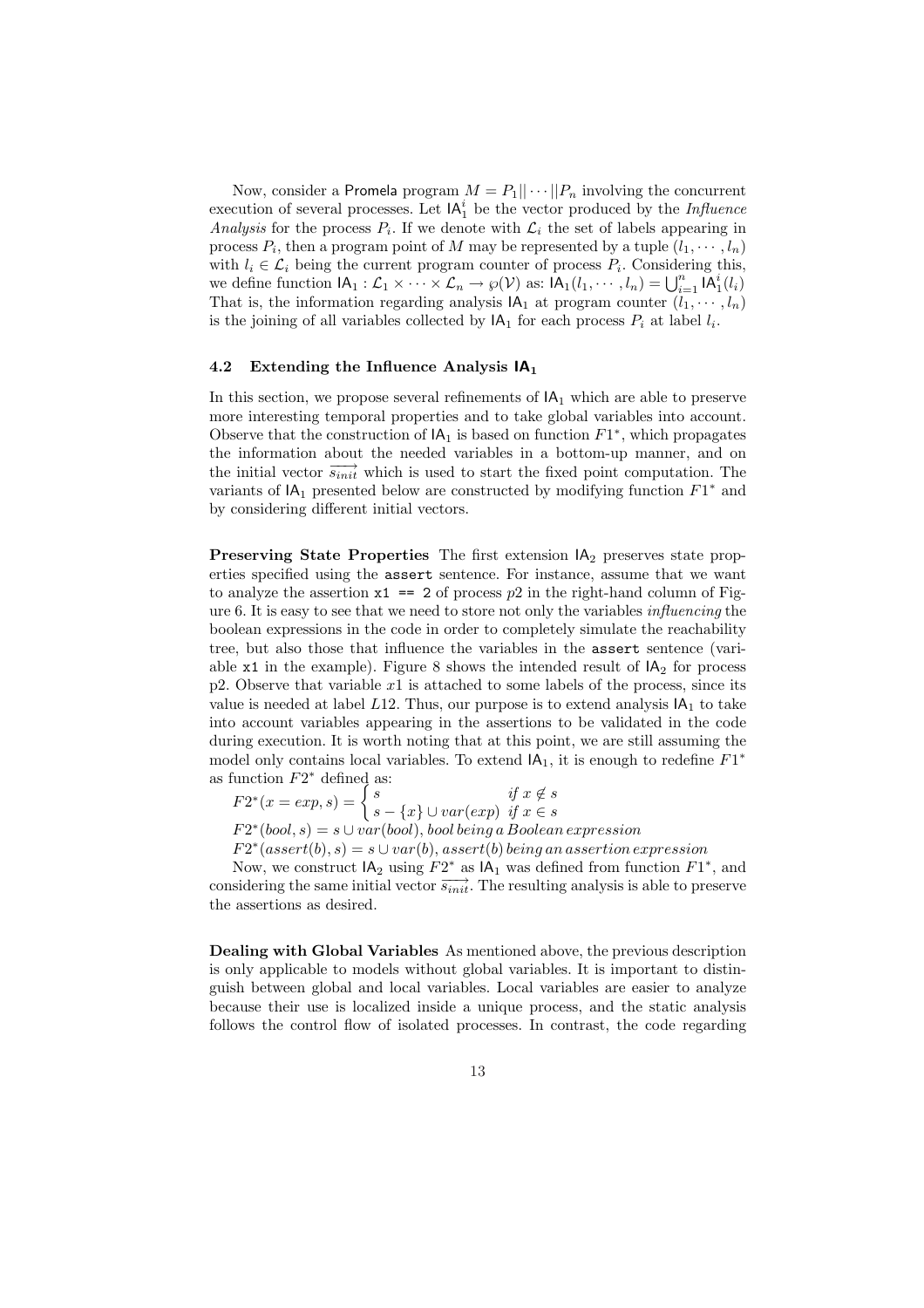

Fig. 8. Result of  $IA<sub>2</sub>$  for process p2

a global variable may be distributed through many different system processes. Thus, it is possible that some variables used to construct a given global variable in a process are erroneously hidden by the static local analysis. In order to solve this problem, we consider the set  $\mathcal{G}_M \subseteq \mathcal{V}$  of all global variables appearing in some boolean expression of some process. Now we modify  $\overrightarrow{s_{init}}$  and use  $\overrightarrow{s_{init}}$ defined as  $\{s_l | l \in \mathcal{L}\}\$  where  $\forall l \in \mathcal{L}.s_l = \mathcal{G}_M$ .

With this definition for the initial vector, static analysis is able to extract all variables influencing global variables which are critical for the control flow of the model. In the following, we call  $A_3$  to this extension. Observe that if we consider assertions as boolean expressions, this analysis is also able to preserve the state properties described above.

**Preserving Trace Properties** Analysis  $IA_3$  may be extended to  $IA_4$  which is intended to preserve generic temporal properties. Assume that  $f$  is a LTL property. In order to preserve the evaluation of  $f$  we have to make all (global) variables of  $var(f)$  always significant for the analysis. Thus, since variables appearing in the formula are always saved, the formula may always be correctly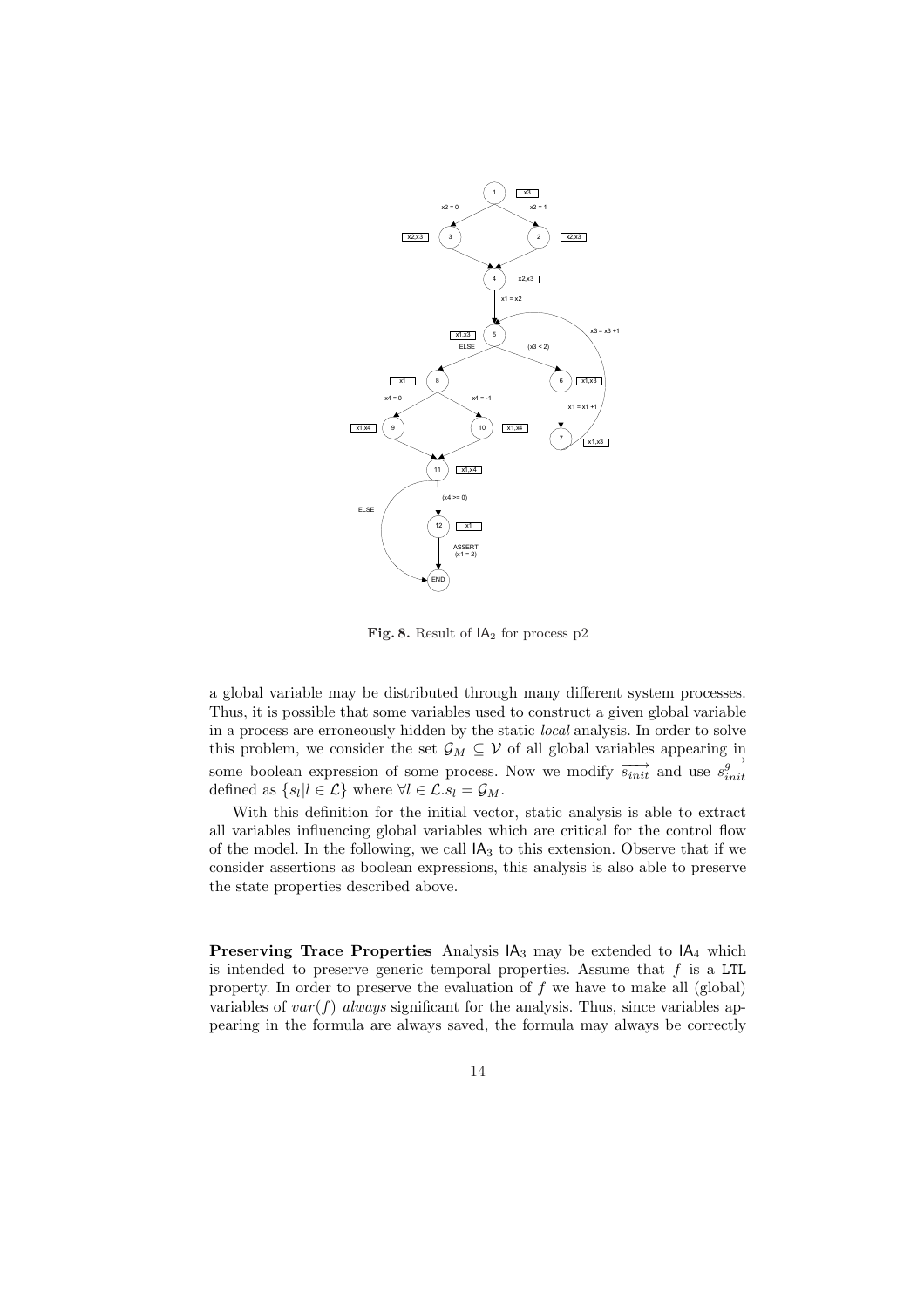checked. Then, function  $F4^*$  takes into account variables in the temporal formula  $f$  to be checked as follows:

$$
F4^*(x = exp, s) = \begin{cases} s & \text{if } x \notin s \\ s - \{x\} \cup var(exp) & \text{if } x \in s, x \notin var(f) \\ s \cup var(exp) & \text{if } x \in s, x \in var(f) \end{cases}
$$

$$
F4^*(bool, s) = s \cup var(bool), bool being a Boolean expression
$$

Now, define  $\overrightarrow{s'_{init}} = \{s'_l | l \in \mathcal{L}\}\$  where  $\forall l \in \mathcal{L}, s_l = var(f) \cup \mathcal{G}_M$ . Thus, analysis  $IA<sub>4</sub>$  is constructed following the approach presented in Section 4.1, but using function  $F3^*$  and the initial vector  $s'_{init}$ .

#### 5 Correctness issues

In this section, we formalize the correctness of the static analysis developed in Section 4. We start establishing the semantics of a simplified version of Promela.

#### 5.1 A Simplified Semantics for Promela

Assume that  $M = P_1 || \cdots || P_n$  is a Promela system constituted by the concurrent execution of processes  $P_i(1 \leq i \leq n)$ . If Value represents the set of all possible values for the variables in V, we define the set  $Env = V \rightarrow Value$  of all possible functions giving values to the elements of  $V$ . In the sequel, we call environments to the elements of Env. Thus, given  $e \in Env$  and  $v \in V$ ,  $e(v)$  denotes the value given to v by the environment e. In addition,  $e[n/v]$  denotes the environment that is equal to  $e$  for all variables except for  $v$  whose value is  $n$ .

Given a process P, we define the set of process states  $State = \mathcal{L} \times Env$  as the set of pairs  $\langle l, e \rangle$  where  $l \in \mathcal{L}$  is the program counter of P and  $e : \mathcal{V} \to Value \cup \bot$ is an environment restricted to the variables accessed by P. Thus,  $v \in V$  is given the special value  $\perp$  if P cannot access to it (v is local to a different process).

Figure 9 shows a simplified version of the complete semantics for Promela processes. We have included only the most relevant sentences for the sake of simplicity. The whole semantics may be found in [4]. The *simplified* transition relation for the process level is defined as  $\longmapsto_{P} \subseteq State \times State$ . In the figure, we use the function  $eval: Expr \times Env \rightarrow Value$  to evaluate expressions, where Expr represents the set of all Boolean and arithmetical expressions that may be constructed with the usual operators and the constants and variables of M.

Given a Promela system  $M = P_1 || \cdots || P_n$ , we define the set  $\text{Conf} = \mathcal{L}^n \times \text{Env}$ of all global states of M. Thus, a configuration consists of the current program counter of each process in M and the global environment giving the current value to all model variables. Figure 9 also shows the system-level transition relation  $\rightarrow$ s $\subseteq$  Conf  $\times$  Conf. This rule realizes the interleaving of the system processes in execution.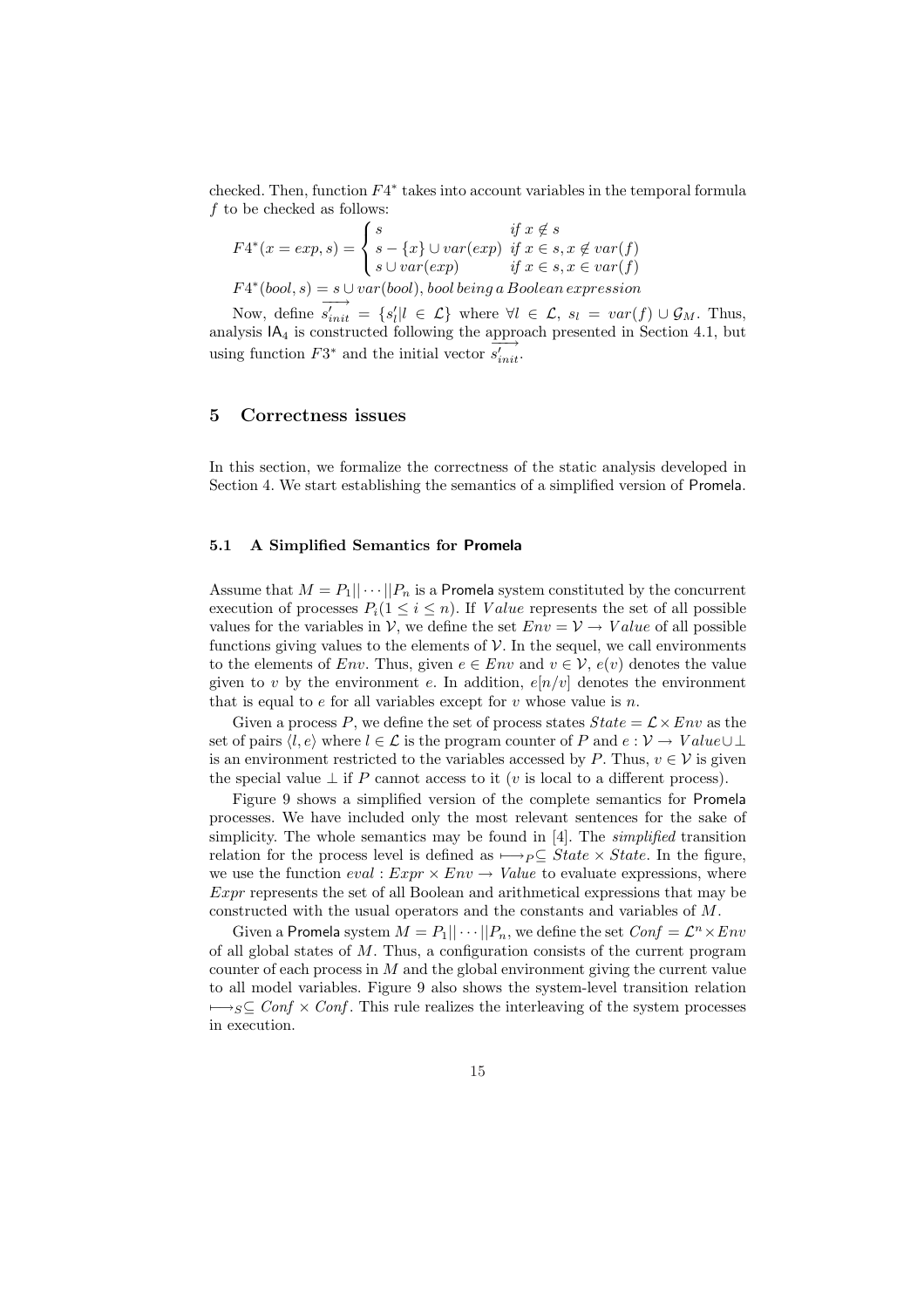

Fig. 9. Process-Level and System-Level Rules

#### 5.2 Correctness Results for  $IA<sub>1</sub>$

In this section, we prove the results showing the utility of our proposal. All proofs of the results of this section are given in Appendix A. We start by giving some necessary definitions.

**Definition 1.** We say that variable  $x \in V$  is redefined at label  $l \in \mathcal{L}$ , and write it as  $redef(x, l)$ , iff  $I(l) = x = expr$ , that is, if x is given a new value at l.

**Definition 2.** Given  $x \in V$  and  $l_{1i} \in \mathcal{L}$ , we say that x is needed at  $l_{1i}$  for  $IA_1$ and write it as needed<sub>1</sub> $(x, l_{1i})$  iff there exists a finite path  $\langle \cdots, l_{1i}, \cdots, e_1 \rangle \longmapsto_S$  $\cdots \longmapsto_S \langle \cdots, l_{ki}, \cdots, e_k \rangle$  such that  $\forall 1 \leq j \leq k$ . $\neg redef(x, l_{ii})$  and it holds that

1.  $I(l_{ki}) \in BookExp$  and  $x \in var(I(l_{ki}))$ 2.  $I(l_{ki}) = y = exp, x \in var(exp)$  and needed<sub>1</sub> $(y, l_{ki})$ 

That is, variable x is needed by the analysis  $IA<sub>1</sub>$  at a given program counter if its current value is used in some boolean expression (case 1) or it is used to calculate some variable further needed by the static analysis (case 2).

Proposition 2 proves that  $IA<sub>1</sub>$  attaches each label with all the variables needed at this point.

**Proposition 2.** Given  $x \in V$  and  $l \in \mathcal{L}$ , if needed<sub>1</sub> $(x, l)$  then  $x \in IA_1(l)$ .

Once we have defined the notion of variable needed at a program location, we may formalize the variables that should be stored at program labels.

**Definition 3.** Consider  $l \in \mathcal{L}$  such that  $I(l)$  is a basic instruction (a Boolean expression or an assignment) or a non-deterministic selection. Then, we define the set  $nvar(l) = \{x \in \mathcal{V} | needed_1(x, l)\}.$ 

The following proposition proves that the *Influence Analysis* associates each process label with the variables needed (wrt the previous definition) to execute the following instruction.

Proposition 3. Let P be a Promela process and consider the static analysis for the code reachability tree  $IA_1^P$  given in Section 4.1. Let  $l \in \mathcal{L}$  be a label of P then  $nvar(l) \subseteq IA_1^P(l).$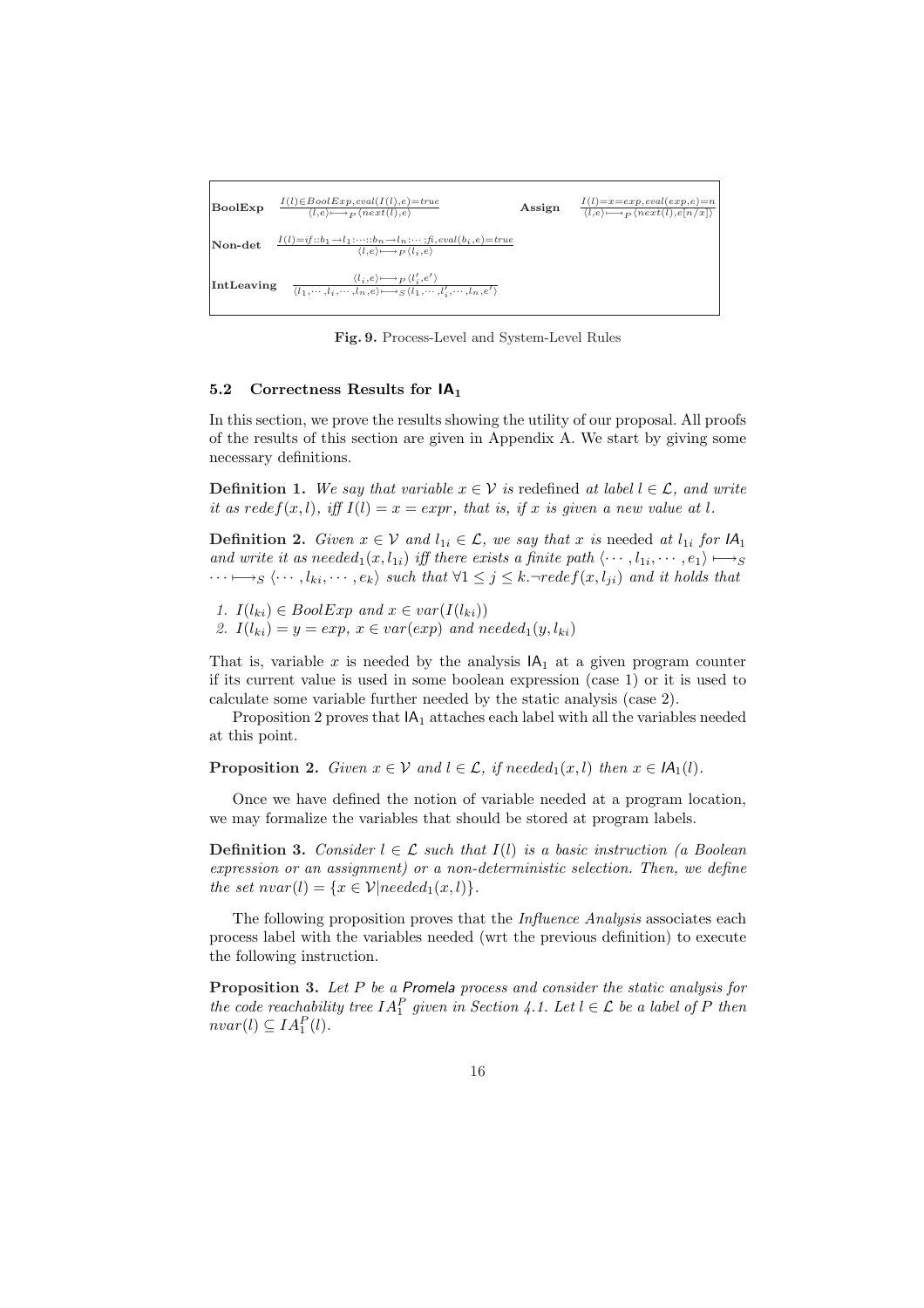We may extend Proposition 3 to Promela systems as follows:

Corollary 1. Let  $M = P_1 || \cdots || P_n$  be a Promela system and consider the static analysis for the code reachability tree  $IA_1$  given in Section 4.1. Let  $(l_1, \dots, l_n) \in$  $\mathcal{L}^n$  be a program counter of M then  $\cup_{i=1}^n nvar(I(l_i)) \subseteq \mathcal{A}_1(l_1, \cdots, l_n)$ .

Given  $V \subset V$ , we define the *equivalence relation*  $\sim_V \subseteq Env \times Env$  as follows:  $e_1 \sim_V e_2 \iff \forall v \in V.e_1(v) = e_2(v)$ 

**Proposition 4.** Consider two environments  $e_1, e'_1 \in Env$  and two labels  $l, l' \in \mathcal{L}$ such  $\langle l, e_1 \rangle \longmapsto_{P} \langle l', e'_1 \rangle$ . Then if  $e_1 \sim_{A_1(l)} e_2$ , there exists  $e'_2 \in Env$  such that  $\langle l, e_2 \rangle \longmapsto_P \langle l', e'_2 \rangle \text{ and } e'_1 \sim_{\mathsf{IA}_1(l')} e'_2.$ 

We may extend the previous proposition to system configurations as follows.

**Corollary 2.** Consider two environments  $e_1, e'_1 \in Env$  and two labels  $l_i, l'_i \in \mathcal{L}$  $such \langle l_1, \cdots, l_i, \cdots, l_n, e_1 \rangle \longmapsto_{S} \langle l_1, \cdots, l'_i, \cdots, l_n, e'_1 \rangle$ . Define  $\overrightarrow{l} = (l_1, \cdots, l_i, \cdots, l_n)$ and  $\vec{l'} = (l_1, \dots, l'_i, \dots, l_n)$ . Then if  $e_1 \sim_{lA_1(\vec{l})} e_2$ , there exists  $e'_2 \in Env$  such that  $\langle l_1, \cdots, l_i, \cdots, l_n, e_2 \rangle \longmapsto_S \langle l_1, \cdots, l'_i, \cdots, l'_n, e'_2 \rangle$  and  $e'_1 \sim_{\mathsf{IA}_1(\overrightarrow{l'})} e'_2$ .

The following theorem gives us the desired correctness result for analysis  $IA<sub>1</sub>$ .

**Theorem 1.** Assume that  $\langle l_{11}, \cdots, l_{n1}, e_1 \rangle \mapsto_S \cdots \mapsto_S \langle l_{1k}, \cdots, l_{nk}, e_k \rangle$  is a finite path. For all  $i \leq k$ , denote  $\overrightarrow{l_i} = (l_{1i}, \dots, l_{ni})$ . Then, if  $e'_1 \in Env$  satisfies that  $e_1 \sim_{\mathcal{A}_{1}(\overrightarrow{l_1})} e'_1$ , then there exists a finite path  $\langle l_{11}, \cdots, l_{n1}, e'_1 \rangle \longmapsto_{S} \cdots \longmapsto_{S}$  $\langle l_{1k}, \cdots, l_{nk}, e'_k \rangle$  such that  $\forall 1 < j \leq k.e_j \sim_{\mathbf{A}_1(\overrightarrow{l_j})} e'_j$ .

#### 5.3 Correctness Results for  $IA_2$ ,  $IA_3$  and  $IA_4$

In this section, we establish the main results proving the correctness of analysis  $IA<sub>2</sub>$ ,  $IA<sub>3</sub>$  and  $IA<sub>4</sub>$ . The proofs of the corresponding theorems are similar to the ones given for  $IA<sub>1</sub>$  in the previous section. Observe that the correctness result for IA<sup>3</sup> does not appear because it is similar to Theorem 1.

Theorem 2 (Correctness for  $|A_2|$ ). Assume that  $\langle l_{11}, \cdots, l_{n1}, e_1 \rangle \mapsto_S \cdots \mapsto_S$  $\langle l_{1k}, \cdots, l_{nk}, e_k \rangle$  is a finite path. In addition, assume that there exists an index j such that  $I(l_{jk}) = assert(b)$  for some boolean expression b. For all  $i \leq k$ , denote  $\overrightarrow{l_i} = (l_{1i}, \dots, l_{ni}).$  Then, if  $e'_1 \in Env$  satisfies that  $e_1 \sim_{lA_2(\overrightarrow{l_1})} e'_1$ , then there exists a finite path  $\langle l_{11}, \cdots, l_{n1}, e'_1 \rangle \mapsto_S \cdots \mapsto_S \langle l_{1k}, \cdots, l_{nk}, e'_k \rangle$  such that  $\forall 1 < j \leq k.e_j \sim_{\mathit{IA}_2(\overrightarrow{l_j})} e'_j$  and  $eval(b, e_k) = eval(b, e'_k)$ .

Theorem 3 (Correctness for  $|A_4|$ ). Let f be an LTL formula. Assume that  $\sigma = \langle l_{11}, \cdots, l_{n1}, e_1 \rangle \longmapsto_S \langle l_{12}, \cdots, l_{n2}, e_2 \rangle \longmapsto_S \cdots$  is an infinite path from  $\langle l_{11}, \cdots, l_{n1}, e_1 \rangle$ . For all  $i \geq 1$ , denote  $\overrightarrow{l_i} = (l_{1i}, \cdots, l_{ni})$ . Then, if  $e'_1 \in Env$ satisfies that  $e_1 \sim_{\mathsf{IA}_4(\vec{\langle} \ell_1)\mathsf{)}} e'_1$ , then there exists a path  $\sigma' = \langle l_{11}, \cdots, l_{n1}, e'_1 \rangle \longmapsto_{S}$  $\langle l_{12}, \cdots, l_{n2}, e'_2 \rangle \longmapsto_S \cdots$  such that  $\forall 1 < j.e_j \sim_{\mathsf{IA}_4(\overrightarrow{l_j})} e'_j$  and  $\sigma \models f \iff \sigma' \models$  $f_1 \models$  being the standard satisfiability relation defined for evaluating LTL formulas on execution traces.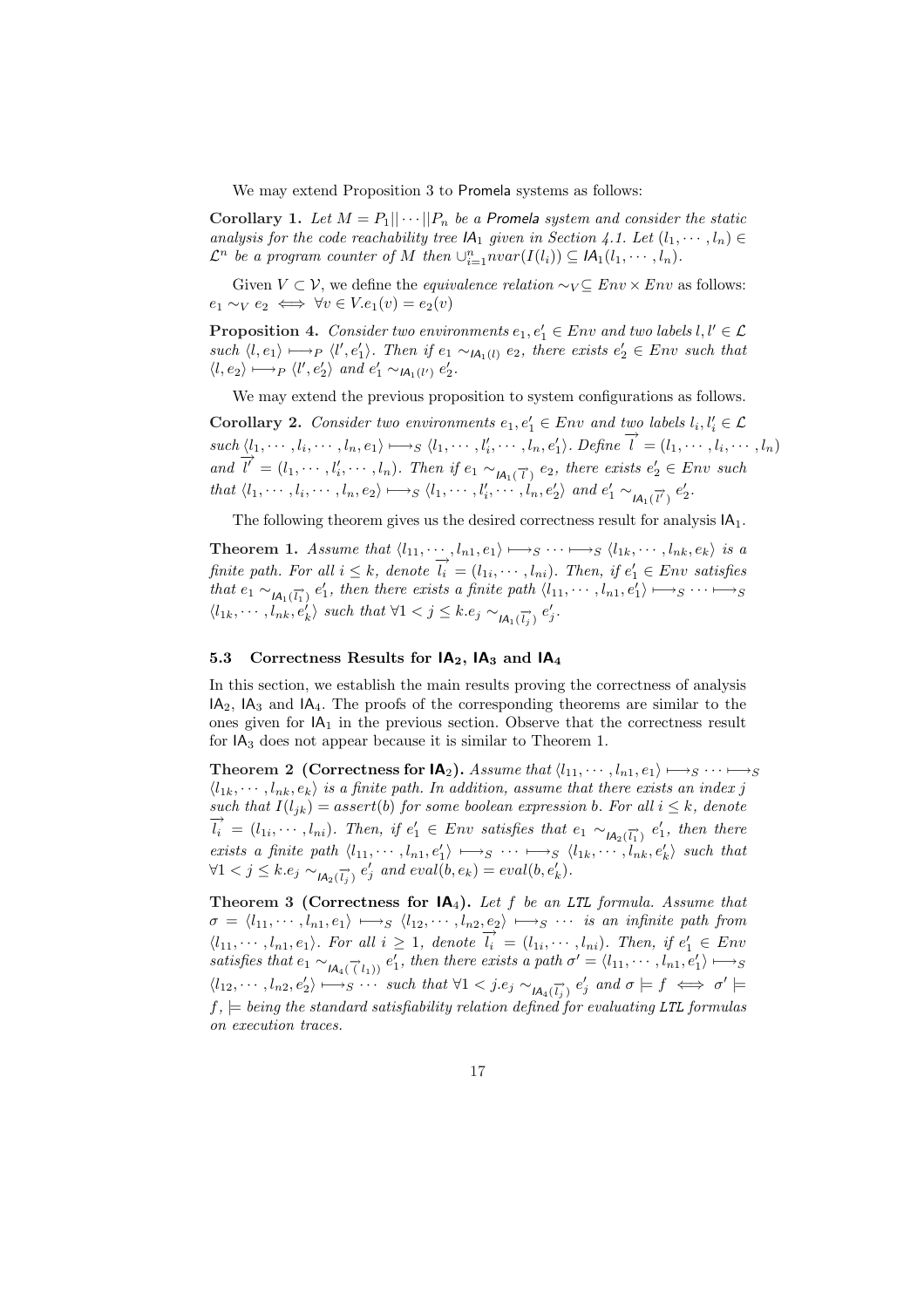# 6 Conclusions and future work

State space explosion in explicit model checking can be partially solved with techniques which change the usual algorithm to identify visited states. Instead of comparing every new global state with the states in the heap, abstract matching is able to compare only parts of the new state. In that way, it is possible to cut some execution paths and reduce the time and memory required to check a particular property. However, the results are only reliable when the abstraction method has been proved to be sound.

In this paper, we have presented the theoretical framework to ensure that static analysis can provide enough information to construct sound abstract functions for a given property. Furthermore, we provide evidence that, in the context of model extraction for Spin, these functions can be automatically produced and included in the final model.

We have obtained the experimental results with the tool SOCKETMC, although static analysis was still done by hand. At the moment, we are implementing these static analysis algorithms as an extension to SOCKETMC. Future work is oriented to integrate the new version of SOCKETMC with our tool for data abstraction  $\alpha$ Spin, in such a way that we can make more efficient model checking of C programs.

## References

- 1. D. Bosnacki. Enhancing State Space Reduction Techniques for Model Checking. PhD thesis, Eindhoven Univ. of Technology, 2001.
- 2. J. C. Corbett, M. B. Dwyer, J. Hatcliff, S. Laubach, C. S. Pasareanu, Robby, and H. Zheng. Bandera: Extracting Finite-state Models from Java Source Code. In Proc. of the 22nd Int. conference on Software engineering, pages 439–448, 2000. ACM Press.
- 3. P. de la Cámara, M. M. Gallardo, P. Merino, and D. Sanán. Model Checking Software with Well-Defined APIs: the Socket Case. In FMICS '05: Proc. of the 10th int. workshop on Formal methods for industrial critical systems, pages 17–26, 2005. ACM Press.
- 4. M.M Gallardo, P. Merino, and E. Pimentel. A Generalized Semantics of Promela for Abstract Model Checking. Formal Aspects of Computing, 16:166–193, 2004.
- 5. K. Havelund and T. Pressburger. Model Checking Java Programs using Java Pathfinder. International Journal of Software Tools for Technology Transfer, 2(4):366–381, 2000.
- 6. G. J. Holzmann and R. Joshi. Model-Driven Software Verification. In SPIN, pages 76–91, 2004.
- 7. G. J. Holzmann and M. H. Smith. Software Model Checking: Extracting Verification Models from Source Code. Software Testing, Verification & Reliability,  $11(2):65-79$ , 2001.
- 8. F. Nielson, H. R. Nielson, and C. Hankin. Principles of Program Analysis. 1998.
- 9. C. S. Pasareanu, R. Pelánek, and W. Visser. Concrete Model Checking with Abstract Matching and Refinement. In CAV, pages 52–66, 2005.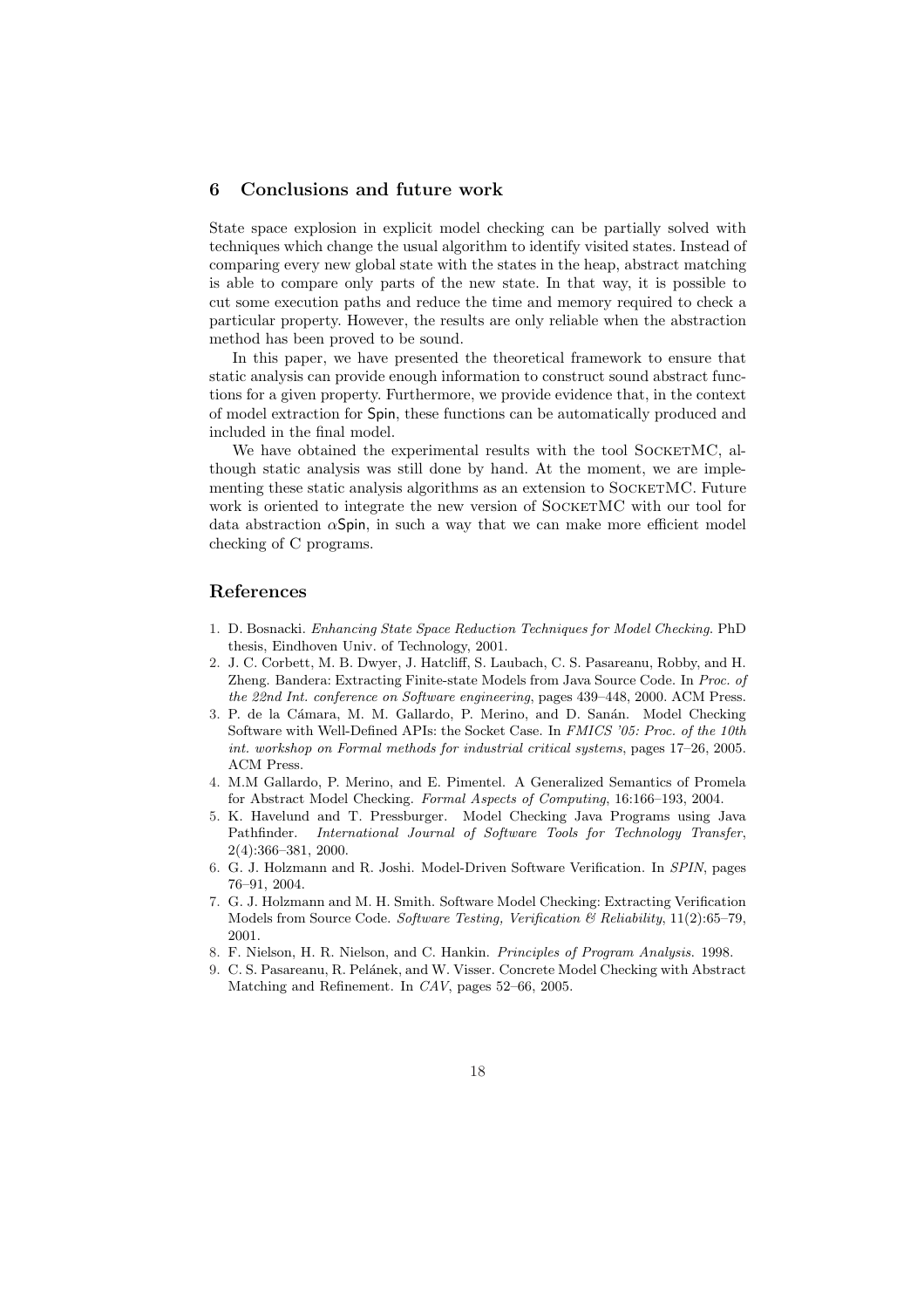## A Proofs

**Proposition 1** The following assertions regarding succession  $\overrightarrow{s_{init}}, F1(\overrightarrow{s_{init}}), \cdots$ hold.

 $- \forall i \in \mathbb{N}, F1^i(\overrightarrow{s_{init}}) \subseteq F1^{i+1}(\overrightarrow{s_{init}}).$  $- \exists k \geq 0, F1^k(\overrightarrow{s_{init}}) = F1^{k+1}(\overrightarrow{s_{init}}).$ 

*Proof.* Let us see first that  $\forall k \in \mathbb{N}, \forall l \in \mathcal{L}. F1^k(\overrightarrow{s_{init}})(l) \subseteq F1^{k+1}(\overrightarrow{s_{init}})(l)$ . In order to simplify the notation, let  $\overrightarrow{s_k}$  denote  $F1^k(\overrightarrow{s_{init}})$ . Thus, we have to prove that  $\forall k \in \mathbb{N}, \forall l \in \mathcal{L}, \overrightarrow{s_k}(l) \subseteq \overrightarrow{s_{k+1}}(l)$ . We reason by induction over the index k.

- 1. If  $k = 0$ , the result is trivial, because by definition  $\vec{s}_0(l) = \emptyset$ .
- 2. Assume  $k > 0$ . We consider the different cases for instruction  $I(l)$ . – If  $I(l) = b \in BookExp$ , then by definition of F1 we have that  $\overrightarrow{s_{k+1}}(l) =$  $\vec{s}_k(next(l)) \cup var(b)$ . Applying the induction hypothesis to the term  $\vec{s_k}(next(l))$ , we easily conclude the expected result.
	- If  $I(l)$  is an assignment  $x = exp$  then we have different definitions for  $\frac{d}{ds_{k+1}}(l)$  depending on whether  $x \in \overrightarrow{s_k}(next(l))$ . By induction hypothesis, we have that  $\frac{S_{\epsilon}(n\epsilon x(t))}{s_{k-1}(next(l))} \subseteq \frac{S_{\epsilon}(n\epsilon x(t))}{s_k(next(l))}$ . We consider three different cases: (1) If  $x \in \overline{s_{k-1}(next(l))}$ , then by definition of F1, we have both that  $\overrightarrow{s_k}(l) = \overrightarrow{s_{k-1}}(next(l)) - \{x\} \cup var(exp)$  and  $\overrightarrow{s_{k+1}}(l) = \overrightarrow{s_k}(next(l)) {x} \cup var(exp)$ , from which we easily deduce the conclusion; (2) If  $x \notin$  $\overrightarrow{s_{k-1}}(next(l))$ , but  $x \in \overrightarrow{s_k}(next(l))$ . Then, using again the definition of F1, we have that  $\vec{s_k}(l) = \vec{s_{k-1}}(next(l))$  and  $\vec{s_{k+1}}(l) = \vec{s_k}(next(l))$  –  ${x} \cup var(exp)$ , from which we deduce the conclusion; (3) The case when  $x \notin \overrightarrow{s_k}(next(l)).$
	- If  $I(l) = I(l) = if :: b_1 \rightarrow l_1 : \cdots :: b_n \rightarrow l_n : \cdots ; f_i$ , then  $\overrightarrow{s_{k+1}}(l) =$  $\bigcup_{i=1}^{n} \frac{1}{s_k}(l_i)$ . Now, applying the induction hypothesis on sets  $\frac{s_{k+1}(l_i)}{s_k}(l_i)$ , we obtain the conclusion.

Since the set of variables V is finite, we have that  $\forall l \in \mathcal{L}$  the sequence  $\vec{s}_0(l) \subseteq \vec{s}_1(l) \subseteq \cdots$ , converges in a finite number of iterations  $k_l$ . To finish the proof, it is sufficient to define k as the maximum of all values  $k_l$ .

To prove Proposition 2, we need the following Lemma.

**Lemma 1.** If  $\langle \cdots, l, \cdots, e \rangle \mapsto_S \langle \cdots, l', \cdots, e \rangle$  is a computation step and  $x \in$  $IA<sub>1</sub>(l')$  then

- 1. If  $\neg redef(x, l)$  then  $x \in IA_1(l)$ 2. If  $redef(x, l)$  and  $I(l) = x = exp$  then  $var(exp) \subseteq IA_1(l)$
- *Proof.* 1. Since  $\neg \text{red}ef(x, l)$ , using the definition of F1, it is easy to prove that  $F1(\mathsf{IA}_1)(l) \supseteq \mathsf{IA}_1(l')$ . In addition, as  $\mathsf{IA}_1$  is a fixed point of  $F1$ , we have that  $F1(\mathsf{IA}_1)(l) = \mathsf{IA}_1(l)$ , from which we deduce that  $x \in \mathsf{IA}_1(l)$ .
- 2. Similar to the previous one.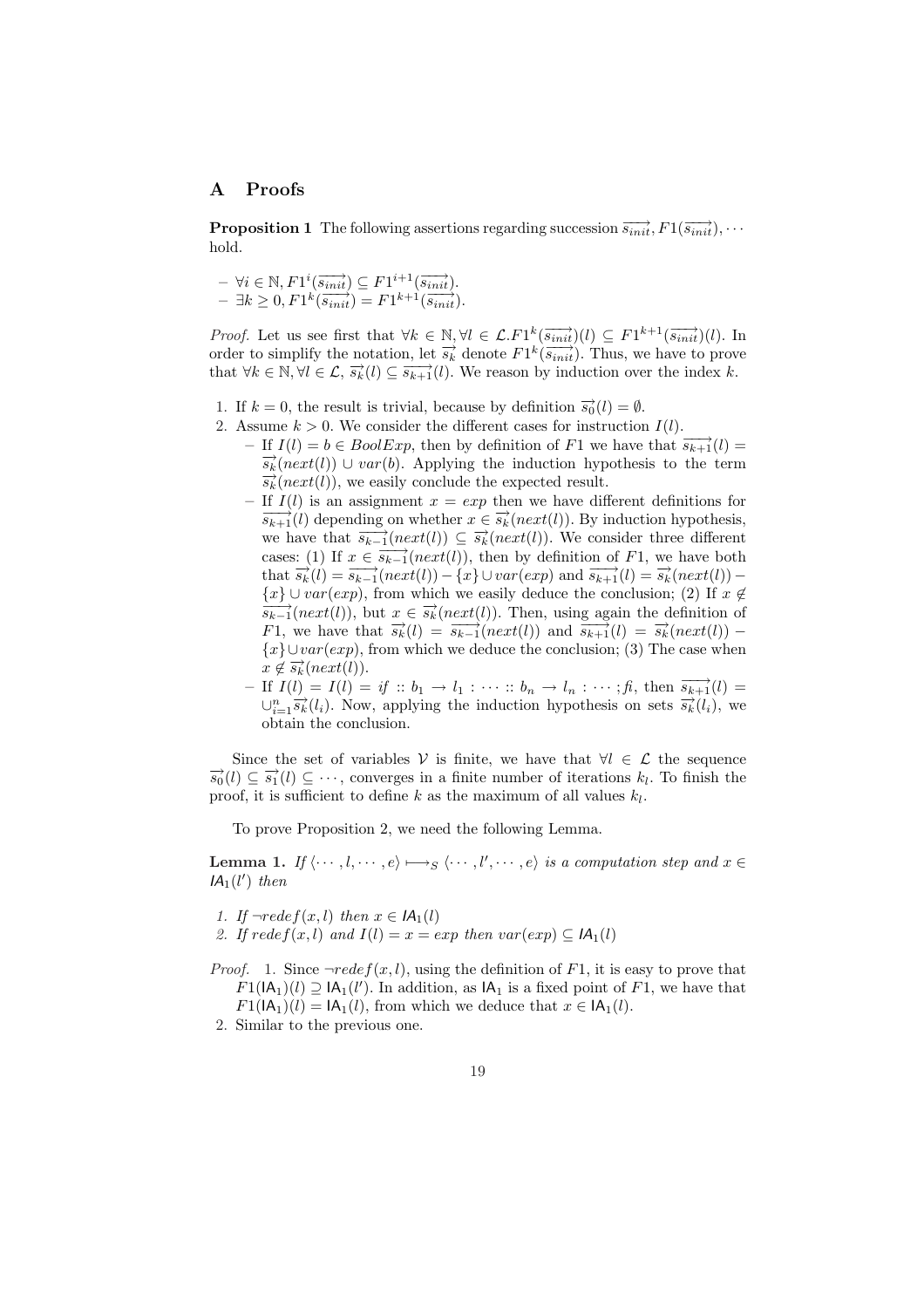**Proposition 2** Given  $x \in V$  and  $l \in \mathcal{L}$ , if needed<sub>1</sub> $(x, l)$  then  $x \in A_1(l)$ .

*Proof.* If needed<sub>1</sub> $(x, l)$ , there exists an execution trace  $\langle \cdots, l_{1i}, \cdots, e_1 \rangle \mapsto_S$  $\cdots \longmapsto_S \langle \cdots, l_{ki}, \cdots, e_k \rangle$  such that  $l = l_{1i}, \forall 1 \leq j \leq k$ .  $\neg \text{redef}(x, l_{ji})$ , one of the two cases of Definition 2 holds. Let us see that both cases imply  $x \in A_1(l)$ .

- 1. Applying the definition of F1, we have that  $x \in F1(\overrightarrow{s_{init}})(l_{ki})$ . In addition, since  $F1(\overrightarrow{s_{init}})(l_{ki}), F1^2(\overrightarrow{s_{init}})(l_{ki}), \cdots$  is a monotonic succession (Proposition 1) and  $IA_1(l_{ki})$  is its limit, we deduce that  $x \in IA_1(l_{ki})$ . Now since by hypothesis  $\forall 1 \leq j \leq k$ . $\neg \text{red}ef(x, l_{ji})$ , we can apply Lemma 1(1) k times and deduce that  $x \in IA_1(l)$ .
- 2. By definition, there exists a sequence of variables  $x_0, \dots, x_n (n \geq 1)$  such that  $x = x_0$  and
	- $\forall i \leq n, \exists l_i \in \mathcal{L}$  such that  $I(l_i) = x_{i+1} = exp_i, x_i \in var(exp_i)$  and  $needed_1(x_{i+1}, l_i)$ , and
	- $-I(l_n) \in BookExp$  and  $x_n \in var(I(l_n)).$

Using Lemma 1(2), we can easily prove that  $\forall i < n$  if  $x_i \in \mathsf{IA}_1(l_i)$  then  $x_{i-1} \in \mathsf{IA}_1(l_{i-1})$ . Now, applying (1) of this proof to variable  $x_n \in \mathsf{IA}_1(l_n)$ . Therefore, we deduce that  $x = x_0 \in \mathsf{IA}_1(l)$ .

**Proposition 3** Let  $P$  be a Promela process and consider the static analysis for the code reachability tree  $IA_1^P$  given in Section 4.1. Let  $l \in \mathcal{L}$  be a label of P then  $nvar(l) \subseteq IA_1^P(l)$ .

Proof. Trivial, using Proposition 2.

**Corollary 1** Let  $M = P_1 || \cdots || P_n$  be a Promela system and consider the static analysis for the code reachability tree  $\mathsf{IA}_1$  given in Section 4.1. Let  $(l_1, \dots, l_n) \in$  $\mathcal{L}^n$  be a program counter of M then  $\cup_{i=1}^n nvar(I(l_i)) \subseteq \mathsf{IA}_1(l_1,\cdots,l_n)$ .

Proof. Trivial.

**Proposition 4** Consider two environments  $e_1, e'_1 \in Env$  and two labels  $l, l' \in \mathcal{L}$ such  $\langle l, e_1 \rangle \mapsto_P \langle l', e'_1 \rangle$ . Then if  $e_1 \sim_{\mathsf{IA}_1(l)} e_2$ , there exists  $e'_2 \in Env$  such that  $\langle l, e_2 \rangle \longmapsto_P \langle l', e'_2 \rangle$  and  $e'_1 \sim_{\mathsf{IA}_1(l')} e'_2$ .

*Proof.* We reason on the instruction  $I(l)$  executed.

- If  $I(l) = b \in BookExp$ , then, by Proposition 3,  $var(b) \subseteq IA_1(l)$ . In addition, if  $\langle l, e_1 \rangle \longmapsto_{P} \langle l', e'_1 \rangle$ , by rule **BoolExp** of Figure 9, we have that  $eval(b, e_1)$  = true, and  $e_2 = e_1$ . Since  $e_1 \sim_{\mathsf{IA}_1(l)} e_2$ , if  $eval(b, e_1) = true$  then  $eval(b, e_2) =$ true which means that we have also the transition  $\langle l, e_2 \rangle \longmapsto_P \langle l', e'_2 \rangle$ , with  $e_2 = e'_2$ . Furthermore, using the definition of F1, it is easy to prove that  $\mathsf{IA}_1(l) \supseteq \mathsf{IA}_1(l')$ , from which we trivially obtain that  $e'_1 \sim_{\mathsf{IA}_1(l')} e'_2$ .
- If  $I(l)$  is the assignment  $x = exp$ , we consider two cases. Assume that  $x \in$  $\mathsf{IA}_1(l')$ . Then by Lemma 1, we have that  $var(exp) \subseteq \mathsf{IA}_1(l)$ . Since, by hypothesis  $e_1 \sim_{\mathsf{IA}_1(l)} e_2$ , then we may deduce that  $eval(exp, e_1) = eval(exp, e_2)$ . Let  $n = eval(exp, e_2)$ . Using rule **Assign** of Figure 9, we have that  $e'_1 = e_1[n/x]$ . Similarly, we have the transition  $\langle l, e_2 \rangle \longmapsto_P \langle l', e'_2 \rangle$ , with  $e'_2 = e_1[n/x]$ . Finally, using the definition of F1, we have that  $IA_1(l) \cup \{x\} \supseteq IA_1(l')$ , thus  $e'_1 \sim_{\mathsf{IA}_1(l')} e'_2$ . The case when  $x \in \mathsf{IA}_1(l')$  is proved similarly.